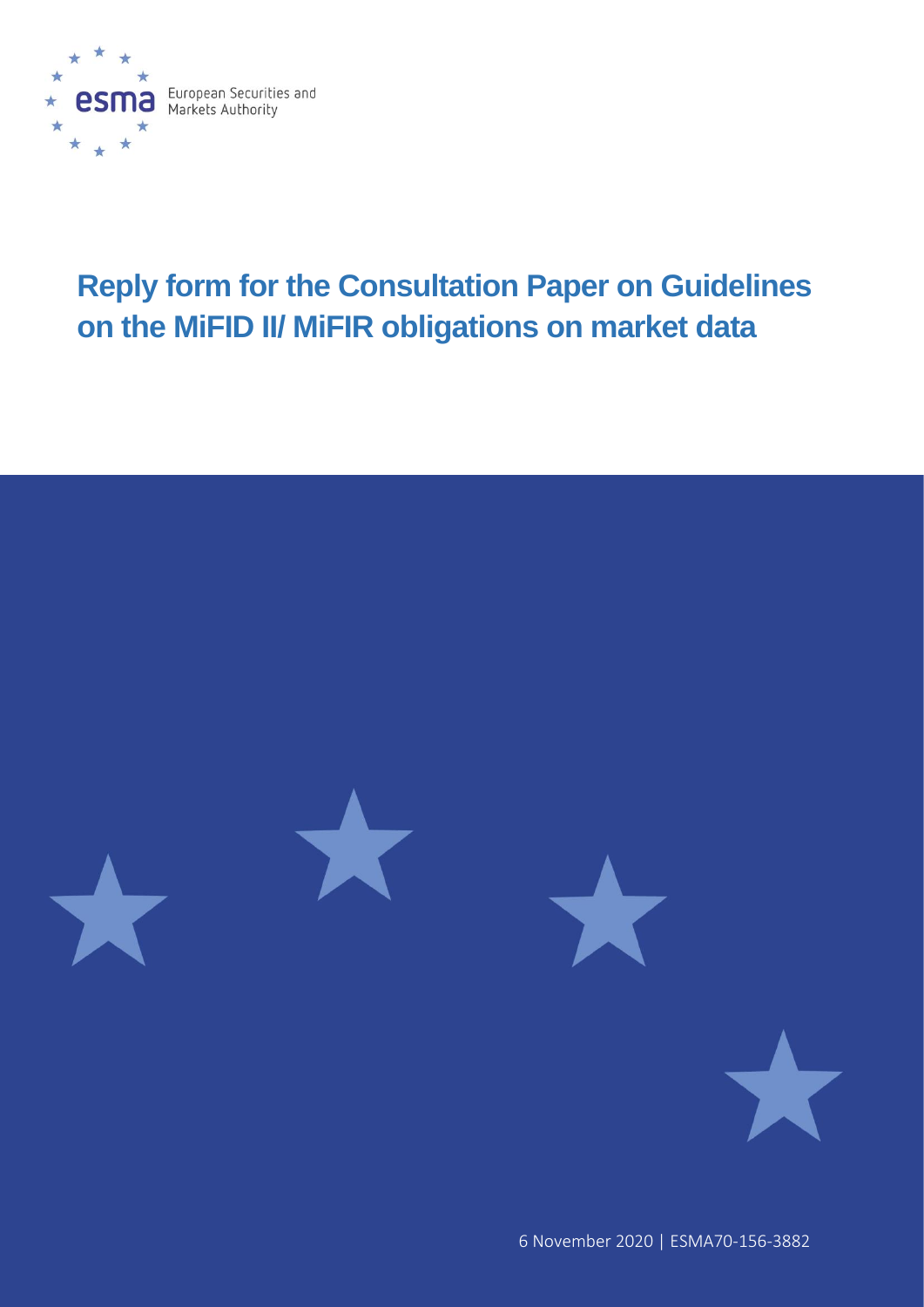

## **Responding to this paper**

ESMA invites comments on all matters in this consultation paper and in particular on the specific questions summarised in Annex I. Comments are most helpful if they:

- respond to the question stated;
- indicate the specific question to which the comment relates;
- contain a clear rationale; and
- describe any alternatives ESMA should consider.

ESMA will consider all comments received by **11 January 2021.** 

All contributions should be submitted online at [www.esma.europa.eu](http://www.esma.europa.eu/) under the heading 'Your input - Consultations'.

#### **Instructions**

In order to facilitate analysis of responses to the Consultation Paper, respondents are requested to follow the below steps when preparing and submitting their response:

- 1. Insert your responses to the questions in the Consultation Paper in the present response form.
- 2. Please do not remove tags of the type <ESMA\_QUESTION\_GOMD\_1>. Your response to each question has to be framed by the two tags corresponding to the question.
- 3. If you do not wish to respond to a given question, please do not delete it but simply leave the text "TYPE YOUR TEXT HERE" between the tags.
- 4. When you have drafted your response, name your response form according to the following convention: ESMA\_GOMD\_nameofrespondent\_RESPONSEFORM. For example, for a respondent named ABCD, the response form would be entitled ESMA\_GOMD\_ABCD\_RESPONSEFORM.
- 5. Upload the form containing your responses, in Word format, to ESMA's website [\(www.esma.europa.eu](http://www.esma.europa.eu/) under the heading "Your input – Open consultations"  $\rightarrow$ "Consultation on the Guidelines on the MiFID II/MiFIR obligations on market data").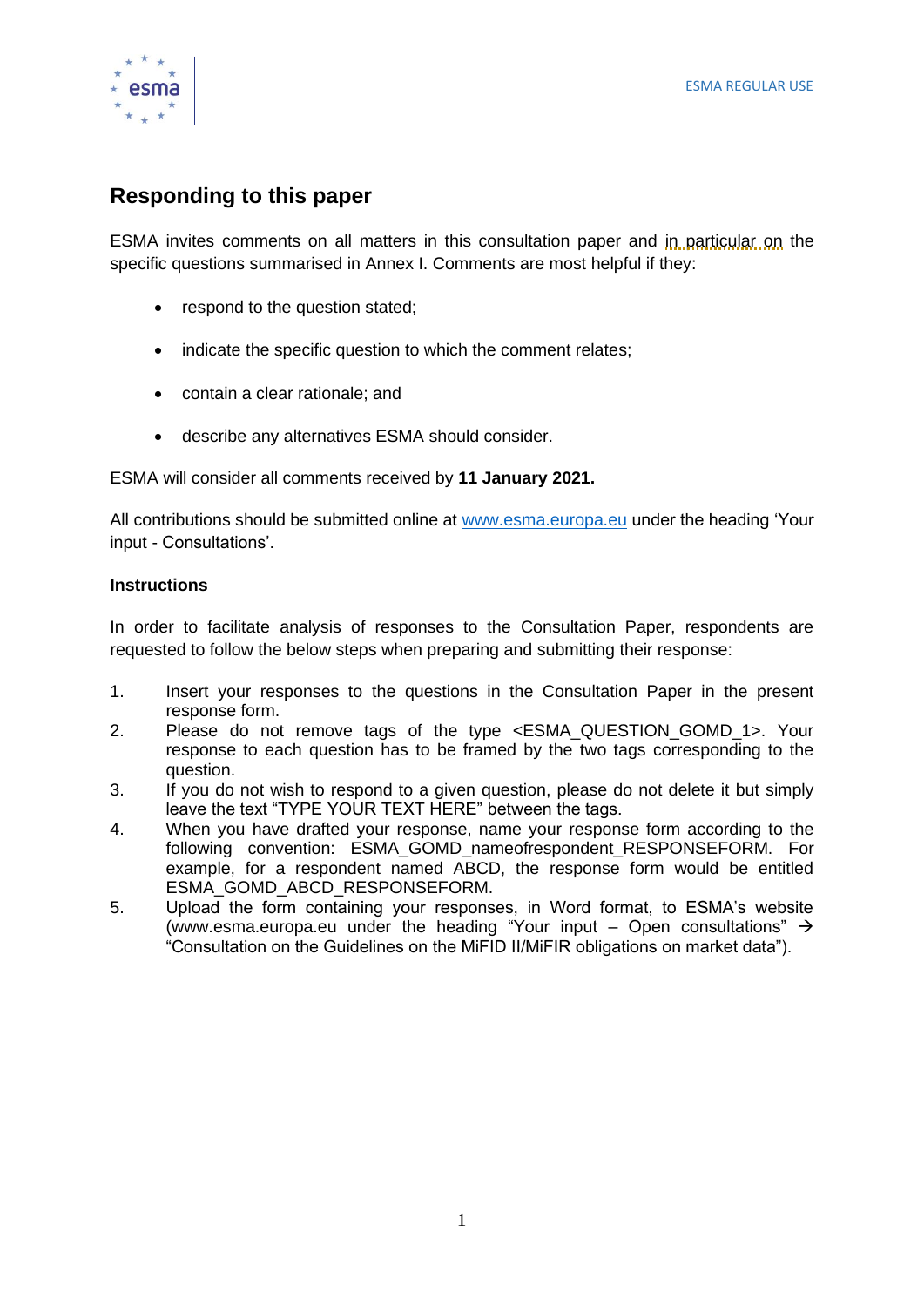

#### **Publication of responses**

All contributions received will be published following the close of the consultation, unless you request otherwise. Please clearly and prominently indicate in your submission any part you do not wish to be publically disclosed. A standard confidentiality statement in an email message will not be treated as a request for non-disclosure. A confidential response may be requested from us in accordance with ESMA's rules on access to documents. We may consult you if we receive such a request. Any decision we make not to disclose the response is reviewable by ESMA's Board of Appeal and the European Ombudsman.

#### **Data protection**

Information on data protection can be found at [www.esma.europa.eu](http://www.esma.europa.eu/) under the heading [Legal](http://www.esma.europa.eu/legal-notice)  [Notice.](http://www.esma.europa.eu/legal-notice)

#### **Who should read this paper**

This consultation paper is interesting for you if you are a trading venue, an APA, an SI or a consumer of market data.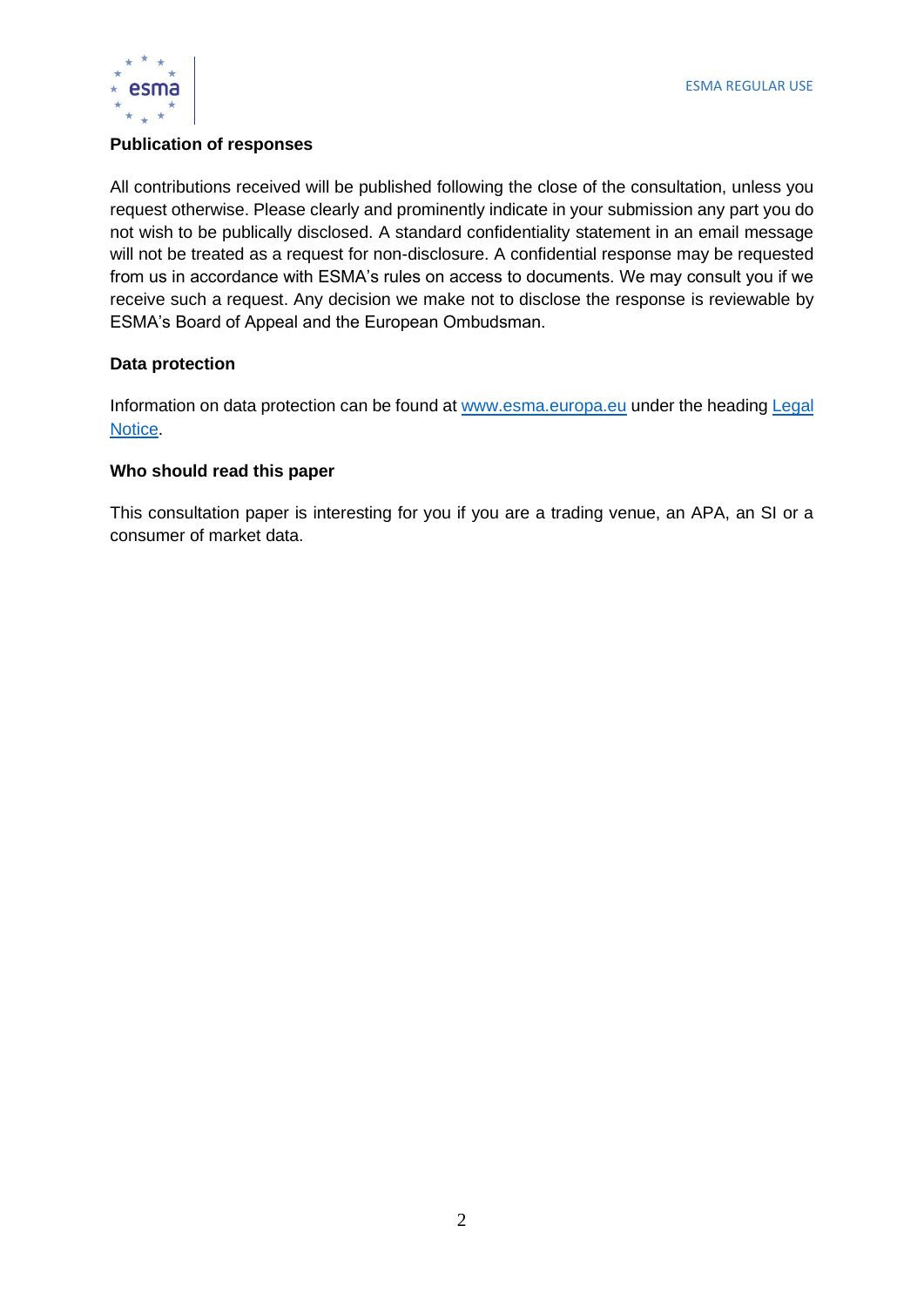

## **General information about respondent**

| Name of the company / organisation   | Deutsche Börse Group (DBG)                  |
|--------------------------------------|---------------------------------------------|
| Activity                             | Regulated markets/Exchanges/Trading Systems |
| Are you representing an association? |                                             |
| Country/Region                       | Germany                                     |

## **Introduction**

#### *Please make your introductory comments below, if any*

<ESMA\_COMMENT\_GOMD\_1>

As an integrated provider of financial services and financial market infrastructures, Deutsche Börse Group (DBG) operates trading venues (Regulated Markets (RMs), Multilateral Trading Facilities (MTFs) and an Organized Trading Facility (OTF) as well as market data and index services, and furthermore Central Counterparties, Central Securities Depositories and a Trade Repository. DBG is thus subject to MiFID II/MiFIR transparency and reporting obligations and appreciates the opportunity to respond to ESMA's consultation on its guidelines on the MiFID II/MiFIR obligations on market data.

As highlighted in our responses to the ESMA consultation on market data and the CTP in 2019 as well as to the Commission's consultation on the priorities of the review of MiFID II/MiFIR in 2020, DBG is not supportive of strict sectoral regulation in the context of the pricing of market data, which goes beyond generally applicable rules and regulations (such as competition law) and which finally turns financial market supervisors into price regulators. Regulatory interventions may interfere with competitive forces and may lead to negative unintended consequences for EU capital markets, especially during structural changes. Therefore, they are usually kept to cases of market failure or significant barriers to entry, none of which there is proof of evidence.

While there is ample noise that trading venues such as exchanges generate too much revenue from market data to the detriment of market participants and investors, fact-based evidence indicates the contrary. OXERA neither finds any detrimental effects of recovering costs through market data fees for end users, nor any negative impacts on market efficiency nor on competition. "For example, in theory, if market data fees were very high, this could affect the viability of new trading venues that do not have their own price formation process and use market data from stock exchanges as an input. However, the significant growth in dark trading, SIs and new entrant trading venues suggests that their business models are not being undermined, and that current market data fee levels enable them to operate effectively. In sum, the economic analysis does not provide evidence that the current charging structures for market data are leading to detrimental market outcomes for investors. Although the responses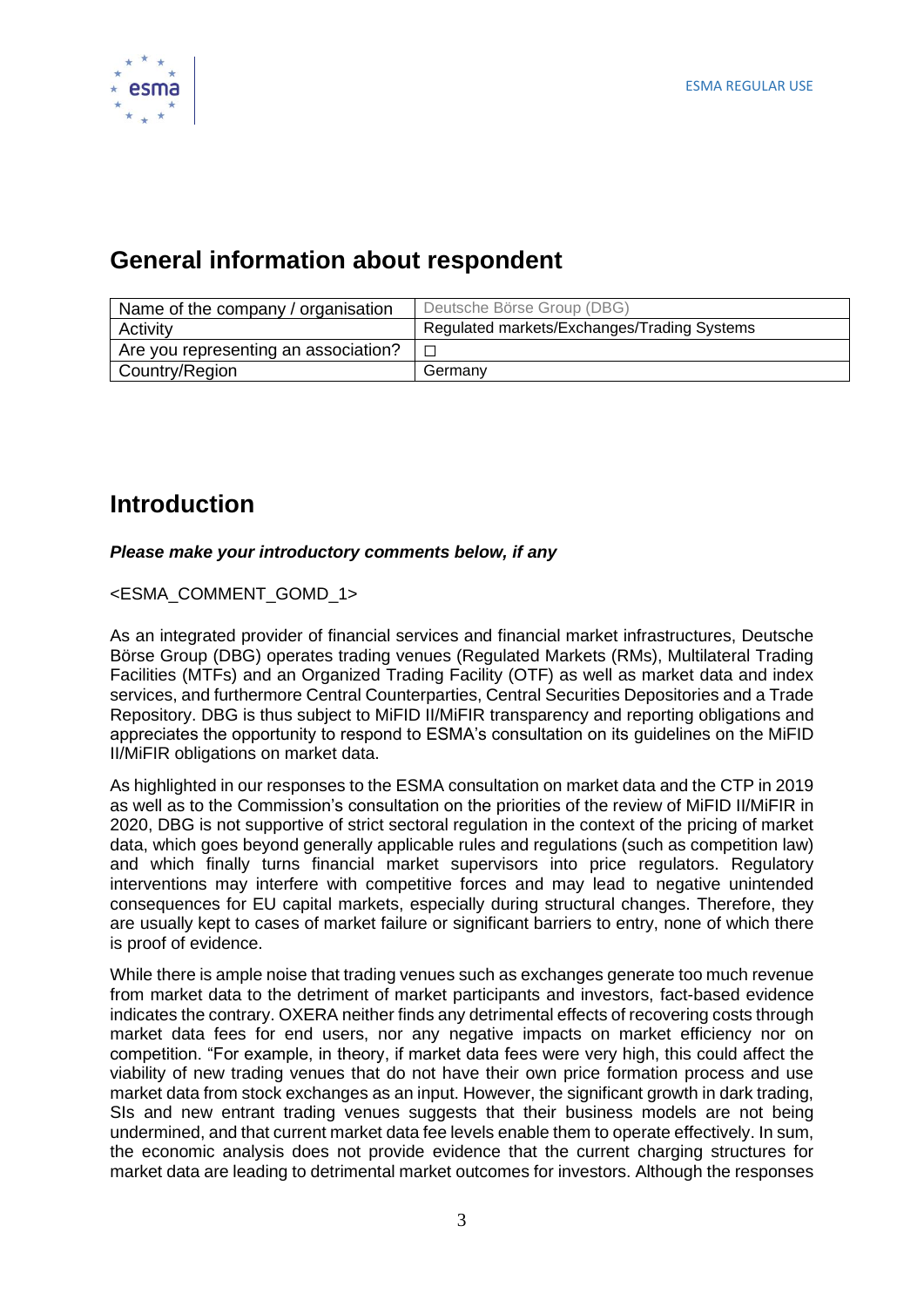

to the ESMA consultation contained analyses of market data expenditure and fees, there was no evidence of any distortionary impact on market functioning and/or poor outcomes for endinvestors."<sup>1</sup>

The production and dissemination of market data by primary exchanges has not prevented but facilitated a very dynamic competitive environment in Europe. In addition, in light of a lack of evidence of any market failure and the non-existence of barriers to entry to EU equity markets or exchange markets data, there is no need for sector-specific regulation. In this context, OXERA clearly points out in its report to the European Commission on Primary and Secondary Markets<sup>2</sup> that there are no barriers to entry to the EU market but ample execution choices. Furthermore, ESMA's Annual Statistical Report on EU securities markets<sup>3</sup> provides statistical evidence of the existing competition within the EU. Overall the number of SIs within the EU has grown to 223 as of today according to ESMA's list. Equity SIs have grown from 15 before MiFID II/MiFIR to 73 in 2019. As regards share turnover in terms of traded volume in 2019, the top ranks are covered by an MTF, followed by an SI and an exchange (all based in the UK). A study of Liquid Metrix<sup>4</sup> indicates that from nine reviewed SIs, one was almost only executing at mid-point of exchanges (using exchange data), while the others used mid-point rather extensively as well.

Price regulation of the provision of market data as well as further guidelines should be considered against this background. We would like to take a step back and summarize where we already stand as of today in the regulatory chain of price regulation:

- a. **Obligation of transparency** (on products, prices and general methodologies) applies;
- b. **Obligation to non-discrimination** (as regards the provision of market data) applies;
- c. **References to and proposals on cost accounting and price setting and how it should be conducted** are included by ESMA ;
- d. **Obligation of harmonization on transparency and contractual terms** are proposed by ESMA.

Already today, comprehensive regulatory requirements are being applied, while there is no fact-based evidence for a market failure or barriers to entry to EU equity markets due to pricing of exchange market data, to the best of our knowledge. Thus, we would not see any necessity, for ESMA to become more descriptive. We would like to remind that the principle of proportionality should be the guiding principle for regulators who should become active only in case of market failure or significant barriers to entry.

As regards ESMA's proposals we would now like to highlight the following points:

#### **Pricing methodology and margins**

DBG considers that disclosing detailed cost allocation keys and the explanation around the determination of margins could go beyond the scope of the current transparency plus approach and undermine competition among market data providers. While we support the provision of comprehensive information to our supervisor, we do not think that a detailed disclosure to the

<sup>&</sup>lt;sup>1</sup> OXERA, What is the data on market data? Taking stock of the debate. November 2020:

https://www.oxera.com/agenda/whats-the-data-on-equity-trading-market-data-taking-stock-of-the-debate/

<sup>2</sup> OXERA, Report on Primary and Secondary markets, November 2020: https://www.oxera.com/publications/primary-andsecondary-equity-markets-in-the-eu/

<sup>3</sup> ESMA, Annual Statistical Report on EU securities markets, November 2020: http://www.publicdebtnet.org/pdm/.content/Report/Report-00747.html

<sup>4</sup> Yegerman, Henry, Liquid Metrix, SI's: The Good, The Bad and The Ugly: https://insights.issgovernance.com/posts/sis-thegood-the-bad-and-the-ugly/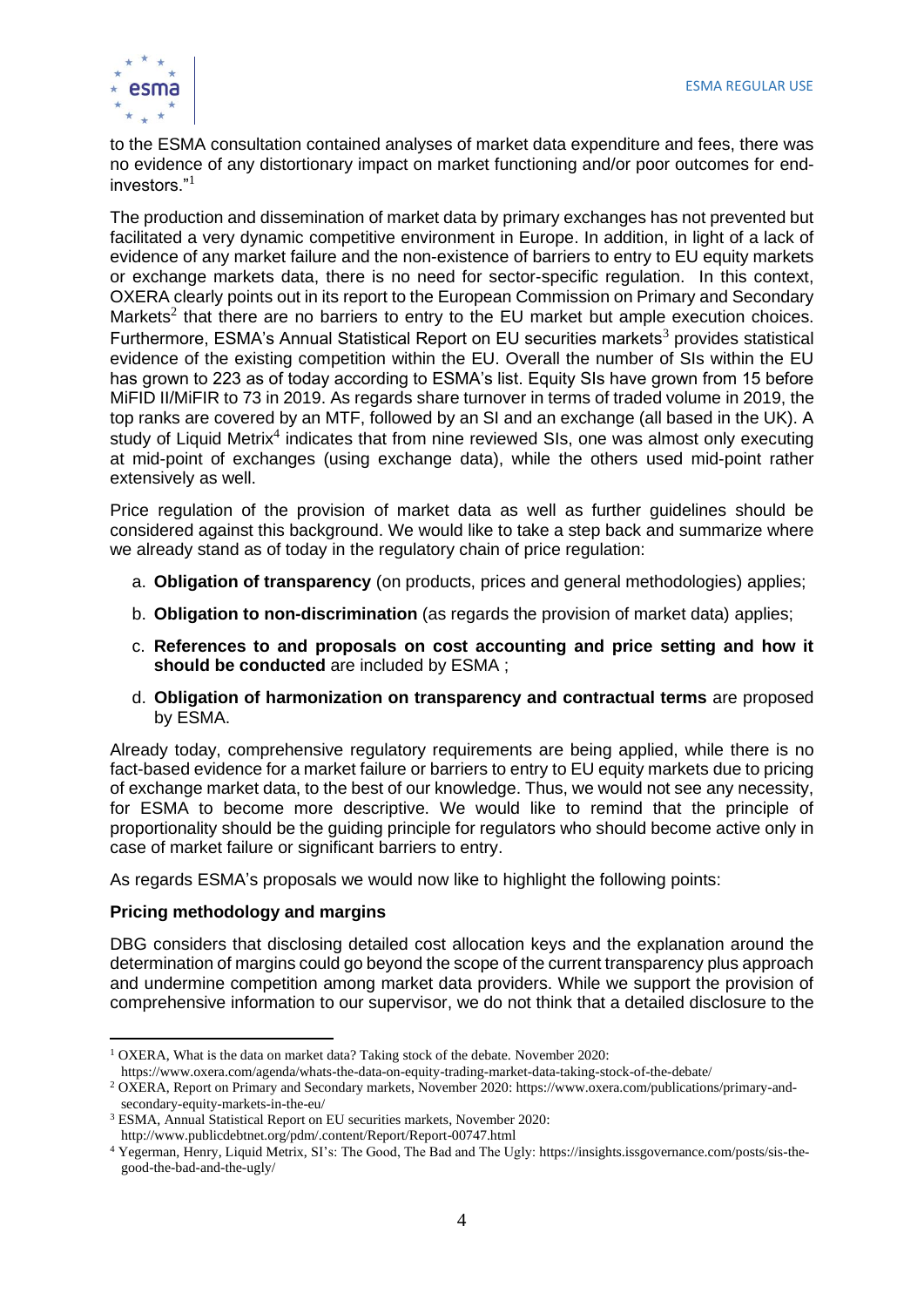

public is required. Competent authorities' insight into the cost methodology by trading venues, should provide sufficient trust to all stakeholders involved that pricing is fairly conducted by trading venues.

#### **Joint cost**

ESMA's proposal states that joint costs shall not be allocated according to the revenues generated by the trading business on the one hand and the market data business on the other hand. In this context it is important to recall that data and trading represent joint products, one cannot exist without the other<sup>56</sup>, and as such there can be no risk of cross-subsidization. We therefore suggest that ESMA still allows the use of revenue-based cost allocation for joint cost. Any new to established methodology of cost allocation in addition to the existing carries the risk of inconsistencies. In addition, the setup of another shadow accounting with a separate RCB cost allocation methodology leads to higher costs and resources. Providing mandatory guidelines on accounting could go well beyond the scope of the current transparency plus model and might come very close to the issuance of clear price regulation. Cost allocation should therefore clearly remain at the discretion of market data providers (respectively the data sources for the avoidance of doubt). Furthermore, we recommend that there should be a clear distinction between joint and common cost which might occur as well in the context of products which are not joint products.

#### **Definition of users / Value of market data**

DBG appreciates that ESMA supports the value that data represents to the user, when defining data licenses for various user groups. This is in line with economics literature, confirming that such a behaviour indeed maximizes welfare<sup>7</sup>. This ensures widely spread transparency, e.g. to private investors, large institutions and third-party business entities alike, while taking note of the value the data carries for each of these customer groups/use cases.

#### **Active user / User ID / Product netting**

DBG does not support though ESMA's proposal as regards "active user" schemes, respectively the "active user" definition as the only unit of count for display usage, nor the "User ID" as the only unit of count for non-display data. Both proposals are options available to customers, but hardly used, and only by certain customers, as it is extremely complex to administer for all parties included. For the same reasons, we do not support either the full netting of product versions or use cases across data licensees as the prescribed way of accounting data fees. Netting of different product versions does exist but is no standard. The current proposals would require significant investments on trading venues side to establish direct billing systems for the customers, who would have to invest in data management tools and administrative systems at their end. Administration cost for the industry would rise. The current practice to invoice the data where the data are entitled is the currently preferred solution by many market participants.

#### **Contract definitions**

DBG generally supports ESMA's aim for a certain harmonization of contractual definitions. We would like to point out that this harmonization already implies a reduction in the contractual freedom of exchanges, and as such an interference with exchanges rights to conduct business in the EU. However, we do see value in supporting ESMA in this respect as well as market participants in the aim to have a common terminology to better understand exchanges' contracts and policies. We would suggest using ESMA's proposals as best practices and point

<sup>5</sup> Lee, Ruben, What is an Exchange?: Oxford University Press 1998

<sup>6</sup> OXERA, Is ESMA becoming a price regulator?, September 2014: https://www.oxera.com/agenda/is-esma-becoming-aprice-regulator/

<sup>7</sup> Lee, Ruben, What is an Exchange?: Oxford University Press 1998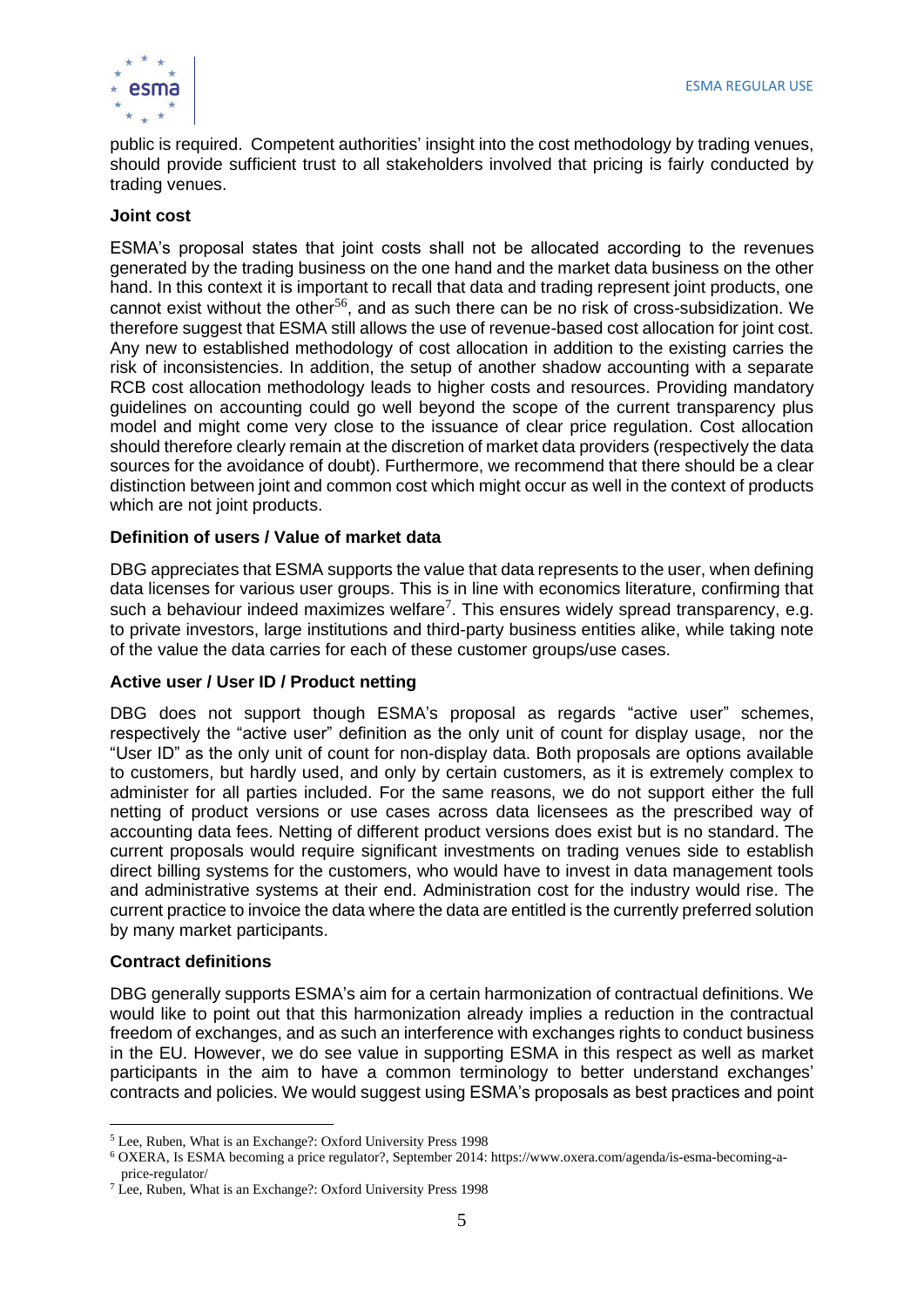

out that DBG as member of FESE supports FESE's proposals in this respect. FESE and its members are proposing harmonized definitions, which will achieve ESMAs targets, while being acceptable for exchanges. Any strict harmonization, reducing companies' right to conduct their business freely within the EU, should definitely be avoided in order to avoid unintended negative side effects.

#### **Implementation**

Finally, we would like to point to the fact that implementing the guidelines will be a timeconsuming and burdensome process as it includes changing contractual relationships and will impact internal pricing and governance models for example as well as external established processes with our customers . The requirement that the guidelines should become effective immediately after introduction would not be feasible in our view because of the high technical impacts on administrative systems. We would therefore like to suggest a transition period to grant sufficient time for any required changes to existing practices – both for providers of market data as well as for customers using market data.

DBG trusts that our comments are a useful contribution to the draft guidelines on market data and remain at the disposal of ESMA for any questions and additional feedback.

<ESMA\_COMMENT\_GOMD\_1>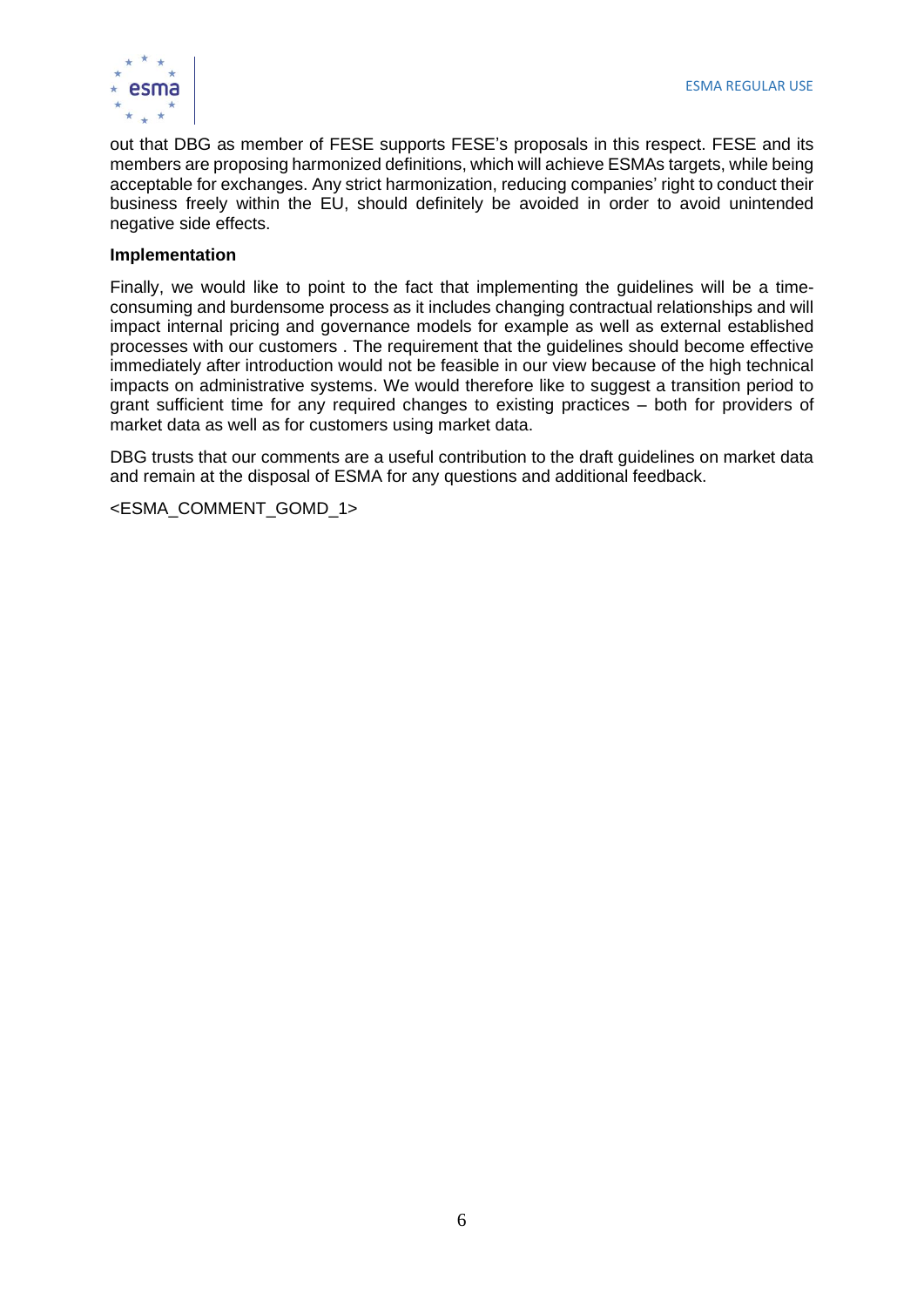

## **Questions**

#### **Q1: What are your views on covering in the Guidelines also market data providers offering market data free of charge for the requirements not explicitly exempted in the Level 2 requirements?**

<ESMA\_QUESTION\_GOMD\_1>

DBG agrees with covering in the guidelines also market data providers offering market data free of charge for the requirements not explicitly exempted in the Level 2 requirements, e.g. the requirements to make market data available to all customers on the same terms and conditions, to have scalable capacities in place to ensure that customers can obtain timely access to market data at all times on a non-discriminatory basis, and to offer unbundled market data, as well as the provisions on delayed data.

We strongly support ESMA's view as regards equal regulatory treatment of trading venues, Systematic Internalizers (SIs), and APAs. The principle of 'same business, same rules' should always apply within the EU as otherwise those entities not being subject to the rules would have a competitive advantage compared to those entities that need to comply with the rules.

In this context we would deem it important as well that like trading venues, SIs would also be legally required to provide delayed data free of charge to the public, including via their homepage. This should be seen as well in the context of the recent ESMA Annual Statistical Report on EU securities markets ${}^{8}$ , which shows that in 2019, SIs trading volumes in equity instruments amounted to EUR 5.7tn, representing slightly less than 20% of total equity trading in the EEA. We think that the provision of data by such large venues is just as important as the provision of data by regulated markets.

<ESMA\_QUESTION\_GOMD\_1>

## **Q2: Do you agree with Guideline 1? If not, please justify.**

<ESMA\_QUESTION\_GOMD\_2>

DBG strongly supports ESMA's recommendation in its MiFID II/MiFIR Review Report on the development in prices of pre- and post-trade data and on the consolidated tape for equity data<sup>9</sup> to continue the transparency plus model. This is justified in our view as, indeed, there is no fact-based evidence of a market failure in the EU, nor are there any barriers to entry<sup>10 11</sup>. In this context the current requirements introduced by MiFID II/MiFIR already go quite far. ESMA's proposed Guideline 1, however, contains several additional requirements which could go beyond proportionate measures and which would come closer to price regulation already, turning supervisors into price regulators $^{12}$  . We would therefore think that some proposals require reconsideration, especially in the light of a lack of fact-based evidence.

<sup>8</sup> ESMA, Annual Statistical Report on EU securities markets, November 2020:

http://www.publicdebtnet.org/pdm/.content/Report/Report-00747.html

<sup>9</sup> ESMA, MiFID II/MiFIR review report on the development in prices of pre- and post-trade data and on the consolidated tape for equity data,: https://www.esma.europa.eu/document/mifid-iimifir-review-report-no-1

<sup>&</sup>lt;sup>10</sup> OXERA, Report on Primary and Secondary market, November 2020s: https://www.oxera.com/publications/primary-andsecondary-equity-markets-in-the-eu/

<sup>&</sup>lt;sup>11</sup> ESMA, Annual statistical report of securities markets, November 2020:

http://www.publicdebtnet.org/pdm/.content/Report/Report-00747.html

<sup>12</sup> OXERA, Is ESMA becoming a price regulator?, September 2014: https://www.oxera.com/agenda/is-esma-becoming-aprice-regulator/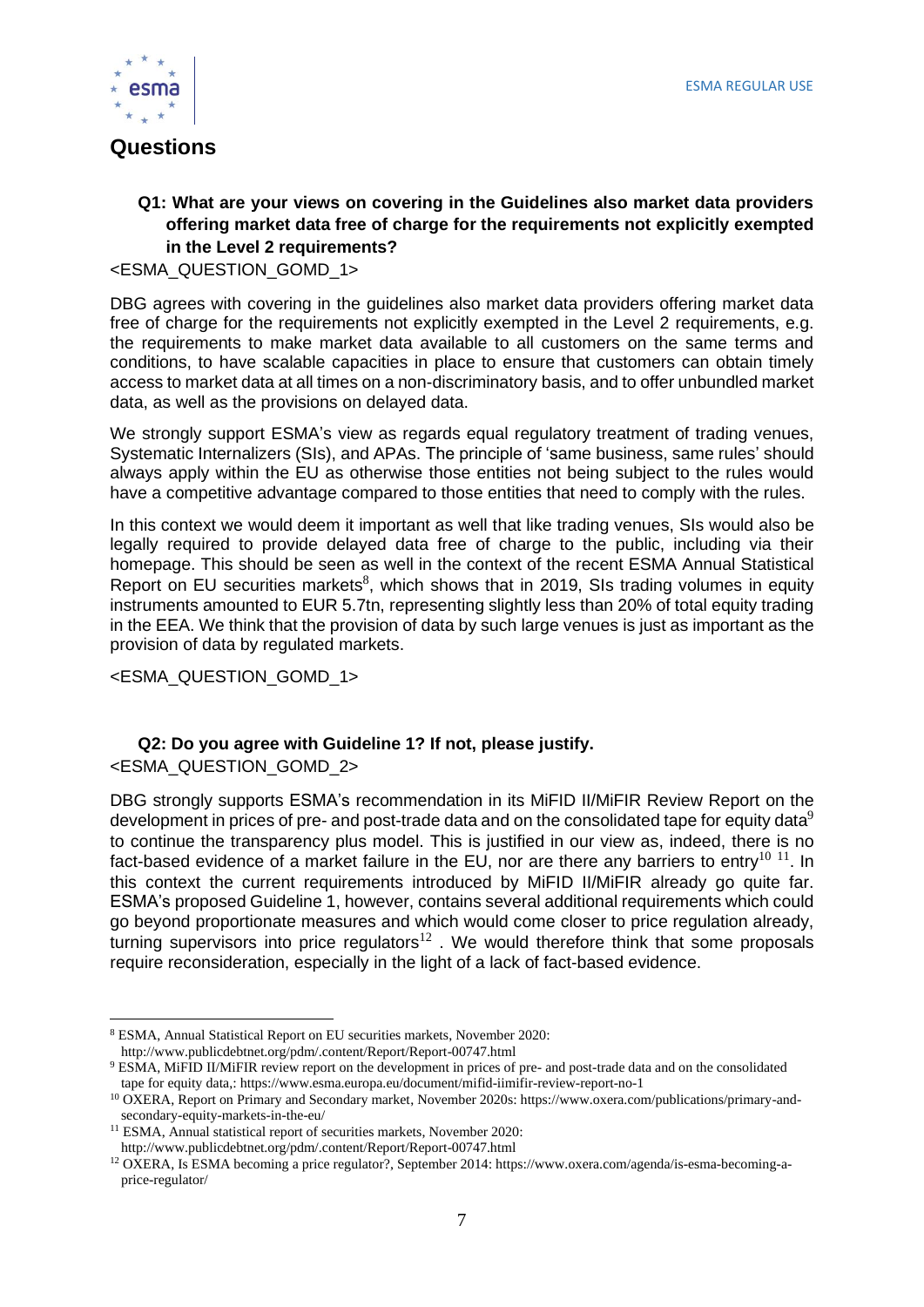

#### **DBG supports methodology to be shared with supervisors**

DBG generally agrees with having a clear and documented methodology in place which is used for the calculation of market data fees. We support the idea that the methodology should remain up to date (which includes both regular reviews and ad hoc reviews in case this is required). However, a comprehensive methodology should only be shared with competent authorities, not with the public, in order to avoid the disclosure of confidential information. Information disclosed to the public (and thereby to competitors) should be more generic. It is our understanding, however, that as long as competent authorities have all necessary information available, this should provide sufficient comfort to all stakeholders involved that pricing is fairly conducted by trading venues. We would agree with a reduced set of information made available to the public. Therefore, we suggest for public disclosure, a rather brief explanation of the accounting methodology for setting the fees of market data only. The explanation should provide, inter alia, a brief summary of relevant costs included in the fees of market data and some general information on allocation keys for joint costs. As set out above, DBG is of the opinion that explanations around the determination of margins and detailed allocation keys, included in standardized publication formats, could go well beyond the scope of the transparency plus approach.

#### **Joint cost of trading and market data**

Prescribing market data providers how to allocate (joint) costs, in our view goes beyond achieving transparency and are rather measures of strict price regulation as seen in the Post or Telecommunication sector. Cost allocation should therefore remain at the discretion of market data providers.

We note that ESMA's proposal states that joint costs shall not be allocated according to the revenues generated by the trading business on the one hand and the market data business on the other. We understand that revenue-based allocations are not the preferred allocation keys in case of strict price regulation, however, its application is not ruled out either. In this context it is important to recall that data and trading represent joint products, one cannot exist without the other<sup>13</sup>, and as such there can be no risk of cross-subsidization. We therefore suggest that ESMA still allows the use of revenue-based cost allocation for joint cost.

Furthermore, ESMA proposes that "joint cost shall be cost that cannot be solely attributed to the production and dissemination of market data such as the lease of offices or salaries of administrative staff". According to economic literature $^{14}$  , joint cost indeed is the cost attributed to trading and production of data at the same time. While salaries of administrative staff may be subsumed under joint cost, they could be common cost as well. The joint product nature of trade execution and market data services has important economic implications. With joint products, the production costs of the outputs (market data and trading) cannot be fully separated. This is clearly the case of trade execution and market data services where there are fixed costs that have to be incurred to produce either product. This is an important difference which we recommend should be taken into account by ESMA. Not taking this difference into account would in our view contrast with current regulation as well as economists understanding.

In the light of the above arguments DBG would like to propose the following rewordings:

**"Guideline 1:** Market data providers should have a clear and documented methodology for setting the price of market data, to be shared with their supervisors on request. The methodology should remain up to date, and hence be reviewed on a regular basis, at least annually. Market data providers may need to adjust their methodology over time and account

<sup>13</sup> Lee, Ruben, What is an Exchange?: Oxford University Press 1998

<sup>14</sup> Ibid.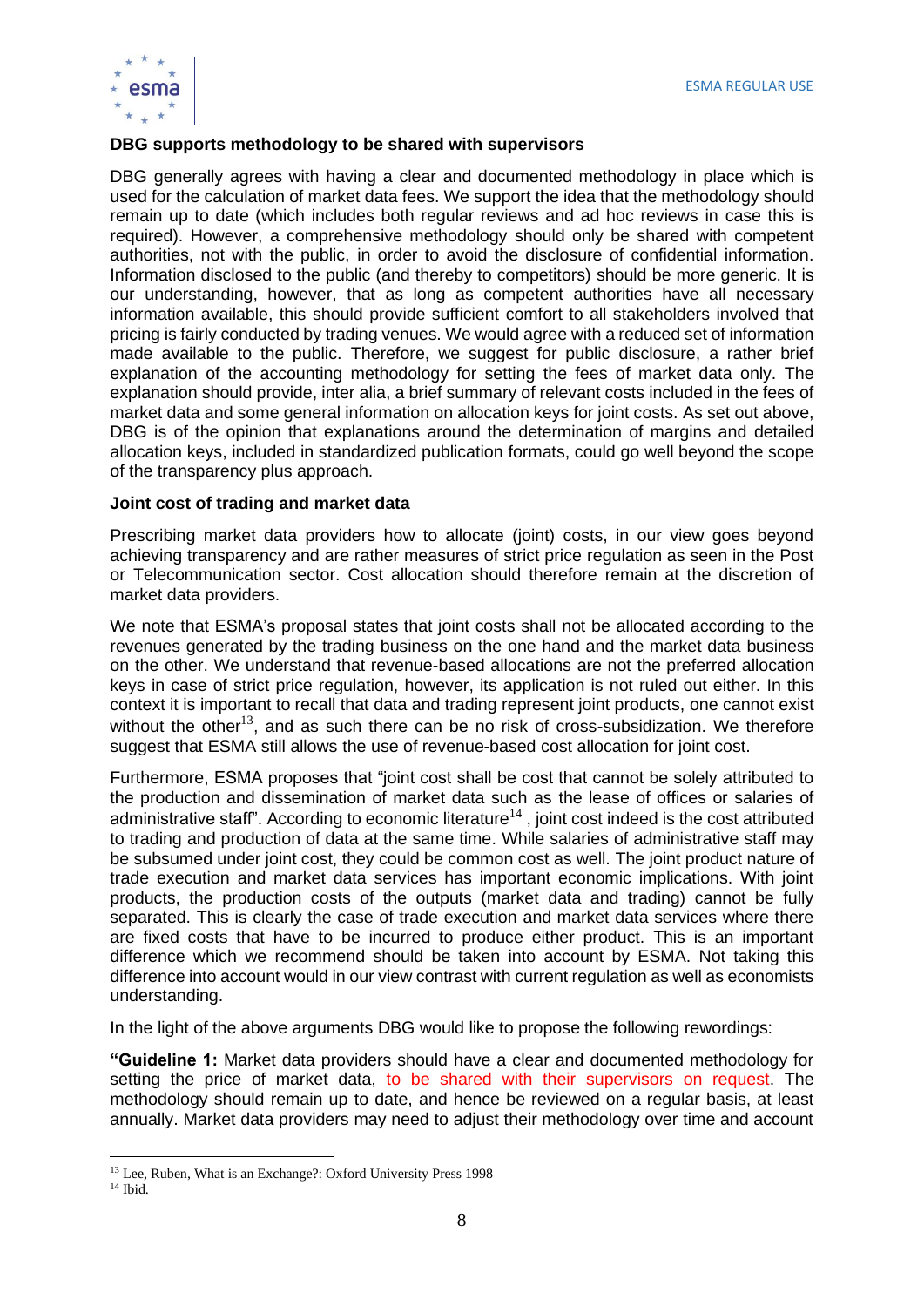

for changes in marginal costs. For example, if a market data provider allocates a portion of investments in IT infrastructure to the cost of production and dissemination of market data, the market data provider is expected to consider the depreciation and amortization of the investments when allocating these costs.

Market data providers should explain in their methodology whether a margin is included and how that margin has been determined."

We recommend that ESMA abstains from the suggested cost definition as this would go too far, taking into account missing facts of market failure or barriers to entry induced by exchange market data fees, to the contrary. In case ESMA would continue to promote the guidelines on cost, we suggest the following adaptions at least, for a common understanding:

"In order to ensure that the allocation of costs for producing and disseminating market data reflects the actual costs of producing and disseminating market data and ultimately the fees charged to customers, Tthe methodology should demonstrate how the price for market data is based on the costs for the production and dissemination of market data. The methodology should also identify the costs that are solely attributable to the production and dissemination of market data (i.e. direct costs) and the costs that are shared with other services (i.e. joint costs). include an appropriate justification on the costs included in the fees for market data.

The cost should include, but not be limited to,

- (i) the cost solely attributable to data production<sup>15</sup>;
- (ii) the cost solely attributable to data administration and dissemination; and
- (iii) common costs, which cannot be solely attributed to the production, administration and dissemination of market data, such as an adequate share of general management overheads, shared with other business verticals, including, but not limited to, premises and administrative staff.

Where relevant, further distinction should be made between variable costs and fixed costs for both direct and joint costs.

- a. variable costs, incurred for the production and the dissemination of one additional unit of market data; and
- b. fixed costs, that do not vary with the volume of market data produced and disseminated."

Direct costs should be understood as costs that are solely attributable to the production and dissemination of market data such as working hours of market data staff. Joint costs should be costs that cannot be solely attributed to the production and dissemination of market data such as the lease of offices or salaries of administrative staff. Variable costs should be costs incurred for the production and the dissemination of one additional unit of market data and fixed costs should be costs that do not vary with the volume of market data produced and disseminated.

In order to ensure that the allocation of costs for producing and disseminating market data reflects the actual costs of producing and disseminating market data and ultimately the fees charged to customers, the methodology should include an appropriate justification on the costs included in the fees for market data. For example, market data providers should not allocate joint costs according to the revenues generated by the different services and activities of their company because this practice is contradictory to the obligation to set market data fees (i.e.

<sup>&</sup>lt;sup>15</sup> often referred to as "joint cost" in economic literature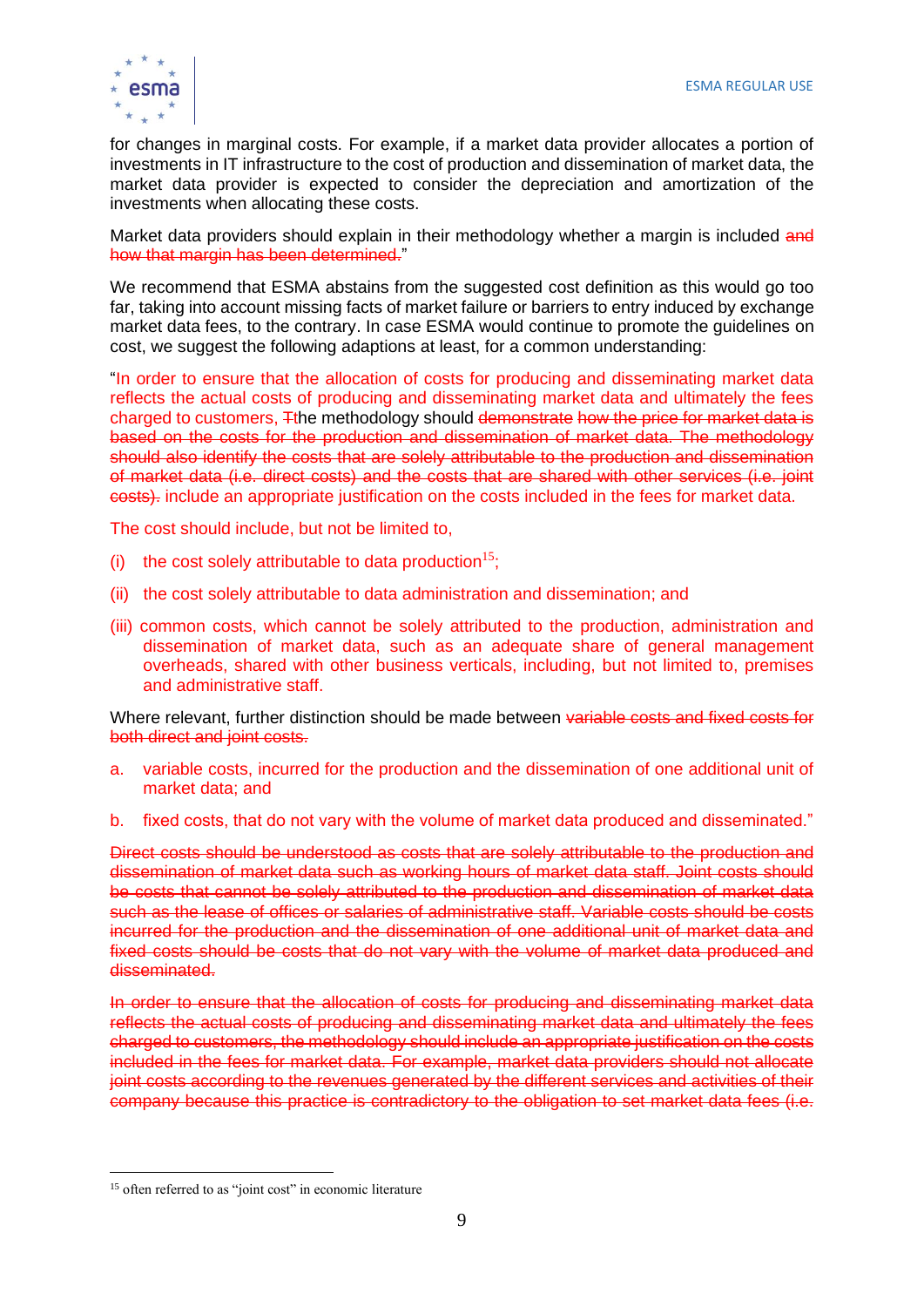

revenues of the market data business) based on costs of producing and disseminating market data.

<ESMA\_QUESTION\_GOMD\_2>

#### **Q3: Do you think ESMA should clarify other aspects of the accounting methodologies for setting up the fees of market data? If yes, please explain.** <ESMA\_QUESTION\_GOMD\_3>

DBG considers that examples and descriptions of the types of costs that are taken into account to set the price for market data as well as principles according to which direct and variable joint costs are allocated and fixed joint costs are apportioned are sufficient aspects to reflect accounting methodologies. This scope of information to be disclosed should already increase the usability and comparability of the information. DBG believes, however, that disclosing detailed allocation keys and explanations around the determination of margins will go beyond the scope of the current transparency plus approach. Extended industry harmonization could also be highly sensitive from a competition law perspective.

<ESMA\_QUESTION\_GOMD\_3>

#### **Q4: With regard to Guideline 2, do you think placing the burden of proof, with respect to non-compliance with the terms of the market data agreement, on data providers can address the issue? Please provide any other comments you may have on Guideline 2.**

<ESMA\_QUESTION\_GOMD\_4>

Licensors of market data (such as trading venues) license market data on the basis of Data License Agreements. The challenge licensors face from a legal perspective is that the licensed data cannot be tracked as other goods could be. In the moment, the licensed data is made available to the licensee, the licensor has no control over the usage of such data. From this end, (licensed) data can be qualified as an "elusive good".

It is common market practice to contractually agree on certain contractual control mechanisms, such as (i) reporting on the usage of the licensed data and (ii) audit and information rights of the licensor.

Having said that, we would like to make the following comments on Guideline 2:

- As a general note, Guideline 2 is not sufficiently clear and in its current form will not be able to fulfil its purpose, i.e. to provide helpful guidance for the interpretation of Article 7 of Commission Delegated Regulation (EU) 2017/567.
- In particular, the meaning of the term "penalties" is unclear. From a legal perspective, the following payments must be distinguished:
- Payment of the license fees (as one of the main contractual obligations of the licensee);
- Payment of interest on the license fees that have not been paid on the due date;
- Payment of interest on license fees not paid at the time of use due to the then noncompliance with the license;
- Payment of (contractual) penalties (beyond the payment of license fees) in case of noncompliance with the terms of the Data License Agreement;
- Payment of damages (beyond the payment of license fees) in case the licensor suffers damages as a result of the non-compliance by the licensee with the terms of the Data License Agreement.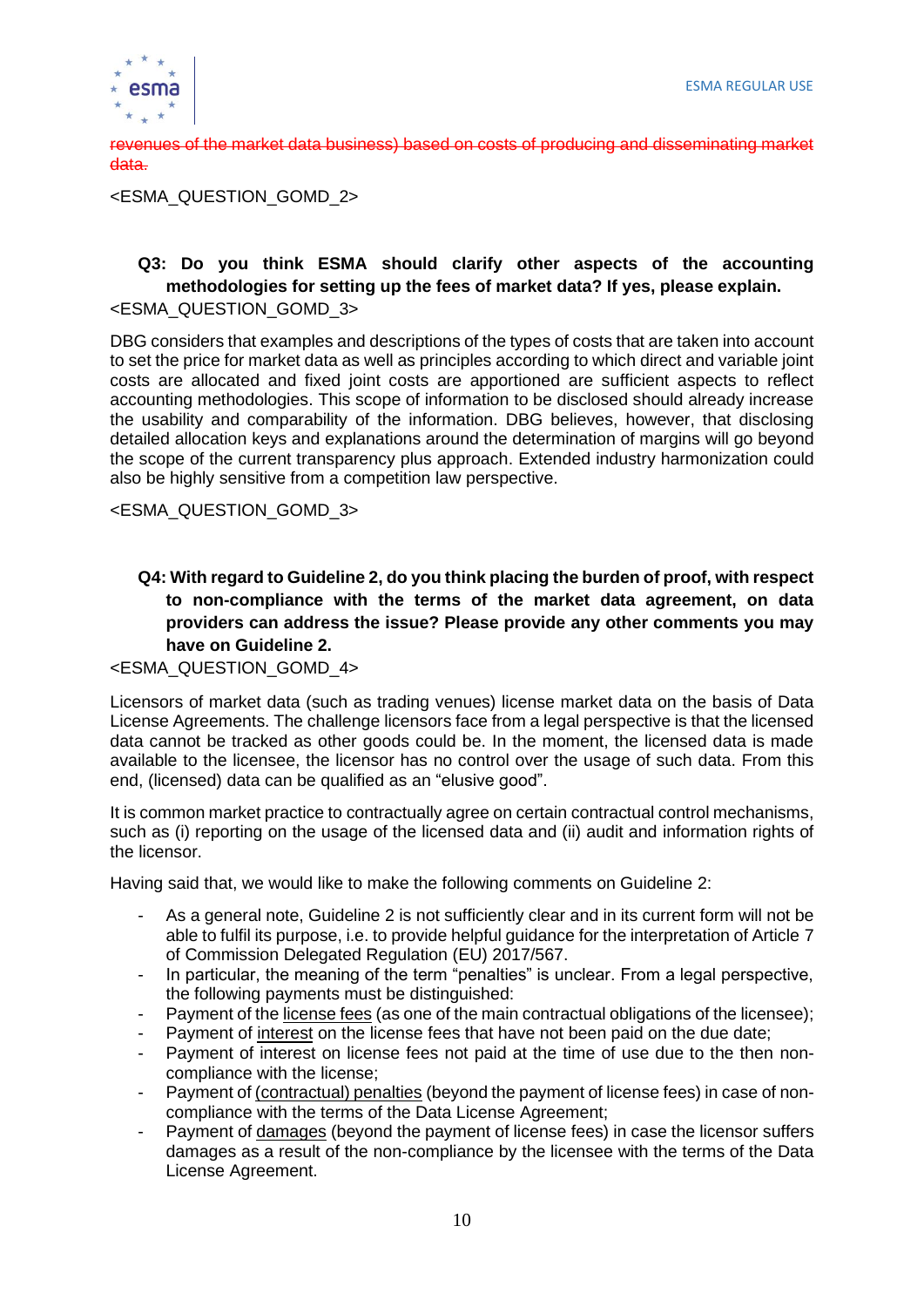

On the one hand, the term "penalties" used by ESMA seems to indicate that Guideline 2 deals with contractual penalties. On the other hand, ESMA highlights that "[t]he level of penalties in case of non-compliance with the terms of the market data agreement should be based on the recovery of revenues which would have been generated in case of compliance with the license". However, it is the core of a contractual penalty that is has a punitive character and goes beyond the pure payment of the license fee (which the licensee will have to pay in any case based on the contractual agreement). As it would therefore not make sense to cap a contractual penalty payment at the amount of the license fees, Guideline 2 could be read as not dealing with contractual penalties.

- The lack of clarity regarding the term "penalties" and ESMA's "recovery of revenues" statement could even lead to the conclusion that ESMA intends to completely prohibit contractual penalties. This, however, would not be appropriate: The rationale of a contractual penalty is to ensure compliance by a contractual party with the terms of the contract, especially with such terms which are of particular importance for the counterparty. Market data providers have a legitimate interest that licensees use the market data only on the basis of a license that sufficiently covers the use. It is therefore common market practice to agree on a retention and reporting obligation of the licensee and on a contractual penalty payment in case of material breaches by the licensee of its obligations under the Data License Agreement, e.g. in case of incorrect or incomplete reporting by the licensee on the use of the market data. The licensor, however, in light of the "elusive good" character of market data (see above), must rely on the correctness and completeness of the reporting received from the licensee as otherwise he is not able to correctly determine the license fee.
- Guideline 2 seems to indicate that penalties can only be imposed "in consequence of an audit". However, an audit should not be a condition precedent for the permissibility of a contractual penalty as there might be other ways to prove non-compliance by the licensee with the contract terms than by conducting an audit.
- The "recovery of revenues" wording also seems to indicate that the payment by the licensee of appropriate interest in case of late payment of license fees shall be prohibited as the interest would have to be paid *in addition to* the license fees owed by the licensee. However, penalties are an important instrument to ensure the level playing field between the licensees. Thus, we do not think that it is really ESMA's intention to prohibit this market standard practice and that ESMA only wants to prohibit "excessive interest charging" (final sentence of Guideline 2).
- Under the standard Data License Agreements, the costs of an audit are generally be borne by DBG. Only if the audit reveals that the reporting by the licensee has been materially incorrect and lead to underpayment of more than 10 percentage the costs must be borne by the licensee. ESMA's "recovery of revenues" wording in Guideline 2 could be interpreted to prohibit such audit cost provisions as these necessarily result in an extra payment by the licensee which goes beyond the payment of the license fees. However, the costs of an audit constitute damages suffered by the licensor as a result of the non-compliance by the licensee with its reporting obligations which could be claimed already on the basis of the generally applicable civil law provisions. The claim for such damages should not be prohibited under Article 7 of Commission Delegated Regulation (EU) 2017/567.
- Finally, we do not think that interest payments for late payment, contractual penalties and payments of damages should be considered when assessing the cost of market data. It is true that licensees might in some cases have to make such additional payments to the licensor. However, all these payments are based on non-compliance by the licensee with the terms of the Data License Agreement, i.e. on an "illegal act" of the licensee. The licensee could easily have avoided these additional payments by complying with the agreement.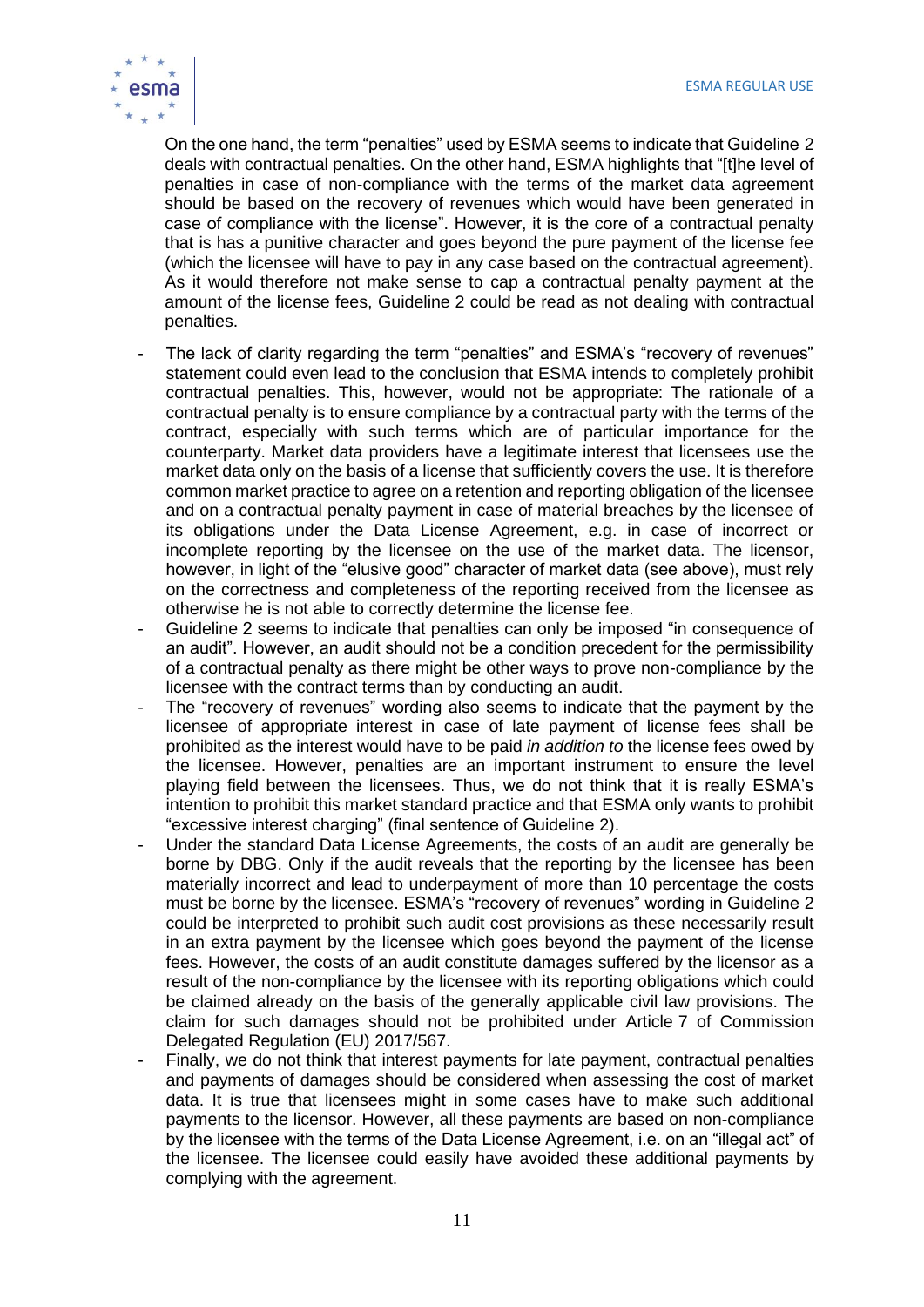

In light of the above, we would like to propose to ESMA to consider a clarification of Guideline 2 regarding (i) the legal terminology used in Guideline 2, (ii) the exact scope of Guideline 2, (iii) the general permissibility of contractual penalties (within the meaning described above) in cases where non-compliance by the licensee has been proven or where the licensee has not adhered to retention and reporting requirements and, thus, endangered the purpose of the Data License Agreement, (iv) the permissibility of charging of appropriate interest in case of late payment, and (v) the permissibility of audit cost recovery provisions.

- Regarding the aspect of the burden of proof, we would like to note that placing the burden of proof, with respect to non-compliance by the licensee with the terms of the Data License Agreement, on the licensor is in our opinion not justified as the licensor has no insight into the business of the licensee and the involved functions and activities within the organization of the licensee. Consequently, Data License Agreements typically contain reporting obligations of the licensee in order to enable the licensor to calculate the fees for the usage of the data by the licensee. It is our understanding that the burden of proof question and the distribution of responsibilities regarding the reporting are two sides of the same coin: A prohibition imposed on the licensor to attribute the burden of proof to the licensee via reporting obligations would create an incentive for the licensee not to comply properly with the terms of the Data License Agreement and would deprive the licensor of the opportunity to gain an understanding (without the need to audit) of the factual usage of the licensed data. The prohibition to place the burden of proof (via a reporting obligation) on the licensee would very likely lead to an increase in the number of audits as the licensor would have to demonstrate and prove non-compliance by the licensee. We therefore would like to propose to ESMA to consider a clarification of the legal terminology used in Guideline 2 regarding the distinction between "burden of proof" and reporting or information requirements; standard contractual reporting obligations should not be prohibited.
- Within the scope of an audit it is DBG's understanding to demonstrate that the data was available for use for the licensee (the audited party). Beyond that it is the licensee's burden to proof data was not used in a manner causing proper reporting and/or subscription to necessary licenses. Considering that the licensor has neither control over the data nor insight in the business of the licensee as well as the involved functions and activities within the licensee's organization, it is a fair and well-balanced sharing of responsibilities.
- DBG has taken steps to decrease audits by introducing a data usage declaration in 2020, a questionnaire about data usage which has to be completed by our licensees. With this data usage declaration. DBG is aiming to lower or avoid audit findings at a later point of time. The data usage declaration includes questions which are based on the existing DBG Market Data Dissemination Agreement and allows to identify overand under-licensing. Our goal is to actively support our licensees to be able to correctly assess the licenses required for the respective subscriber so that we can together ensure correct licensing of the contracting parties from the beginning.

<ESMA\_QUESTION\_GOMD\_4>

**Q5: Do you consider that auditing practices may contribute to higher costs of market data? Please explain and provide practical examples of auditing practices that you consider problematic in this context. Such examples can be provided on a confidential basis via a separate submission to ESMA.**

<ESMA\_QUESTION\_GOMD\_5>

We understand that ESMA is involved in discussions where arguments are submitted that audits increase cost of market data. However, the notion that audits could be conducted in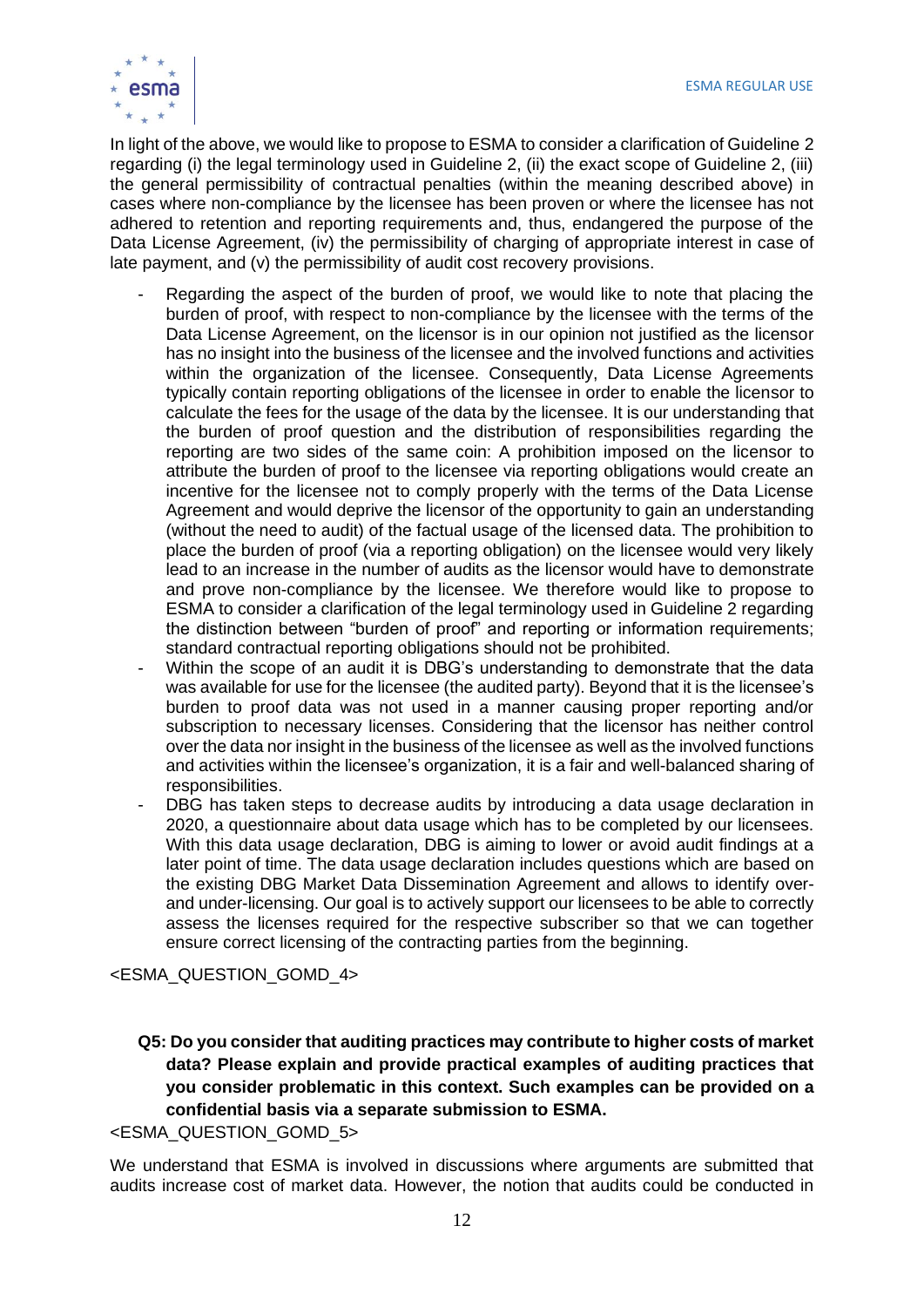

order to indirectly increase market data fees is flawed. As already outlined in our response to Q4 audits may reveal incorrect or even missing licenses leading to payment of licensee fees at a later point of time and are hence costs for market data. Thus, it is not a higher cost of market data, but the cost of market data owed to the licensor. In addition, we do not think that interest payments for late payment, contractual penalties and payments of damages should be considered when assessing the cost of market data. All these extra payments are based on non-compliance by the licensee with the terms of the Data License Agreement and can be avoided by the licensee. As already outlined in our response to Q4, DBG is aiming to reduce the risk of non-compliance by introducing a data usage declaration in 2020, a questionnaire about data usage that has the goal to actively support our licensees to be able to correctly assess the licenses required and thus lower or avoid audit findings at a later point of time. We therefore recommend that "cost of market data" refers to market data fees only and does not include any additional payments which might be triggered in case of non-compliance with the terms of the Data License Agreement.

Therefore, DBG does not share ESMA's concern that audits add to the "cost of market data". In fact, many more – customer specific – internal "cost of market data" (and for all sorts of data used) could be added to the debate, such as costs for data specialists, contract administration, etc. In addition, there are external cost of market data, e.g. for data distributors. Exchanges are only a small puzzle piece within the data industry, and they are not the "last mile" to the data end user. In this context, we would like to point out that the share of EU exchanges in the overall financial market data cost is small: EU exchange market data represents only 0.9% of the global financial market data cost<sup>16</sup> and on average 0.5% of the market data cost at the buy side $^{17}$ .

Furthermore, if audits were included in the debate to add to "cost of market data", the high quality of exchange data should be accounted for as well, as its use is reducing cost of market data on customer site. This is due to the fact, that data are 100% reliable and trustworthy and would not require additional cleansing work, nor would there be any other costly impacts which may result from the use of bad data either $^{18}$ .

<ESMA\_QUESTION\_GOMD\_5>

#### **Q6: Do you agree with Guideline 3? If not, please justify, by indicating which parts of the Guideline you do not agree with and the relevant reasons.**

<ESMA\_QUESTION\_GOMD\_6>

DBG understands that ESMA intends to a) reduce the categories of customers, and b) aims to ensure that the creation of categories "is grounded on objective reasons **and not only on the value represented by the data to the customer**" (point 40 in ESMA's consultation paper).

DBG appreciates and supports ESMA's suggestion for a clear and verifiable definition of customer groups, which is easily accessible to the public and further supports contracting parties in their understanding of contractual requirements (point b in ESMA's consultation paper). We as well strongly appreciate ESMA's suggestion that data providers shall motivate any differentiations between each category of customers.. We understand and explicitly

<sup>&</sup>lt;sup>16</sup> see our Response Form to the ESMA Consultation paper MiFID II/MiFIR review report on the development in prices of pre- and post-trade data and on the consolidated tape for equity data, p. 5, July 2019:

https://www.esma.europa.eu/file/52632/download?token=mA4bj60e/

<sup>&</sup>lt;sup>17</sup> OXERA, What is the data on market data? Taking stock of the debate. September 2014:

https://www.oxera.com/agenda/whats-the-data-on-equity-trading-market-data-taking-stock-of-the-debate/

<sup>18</sup> Redmen, Thomas C., Bad Data Costs the U.S. \$3 Trillion Per Year, Hardvard Business Review, September 2016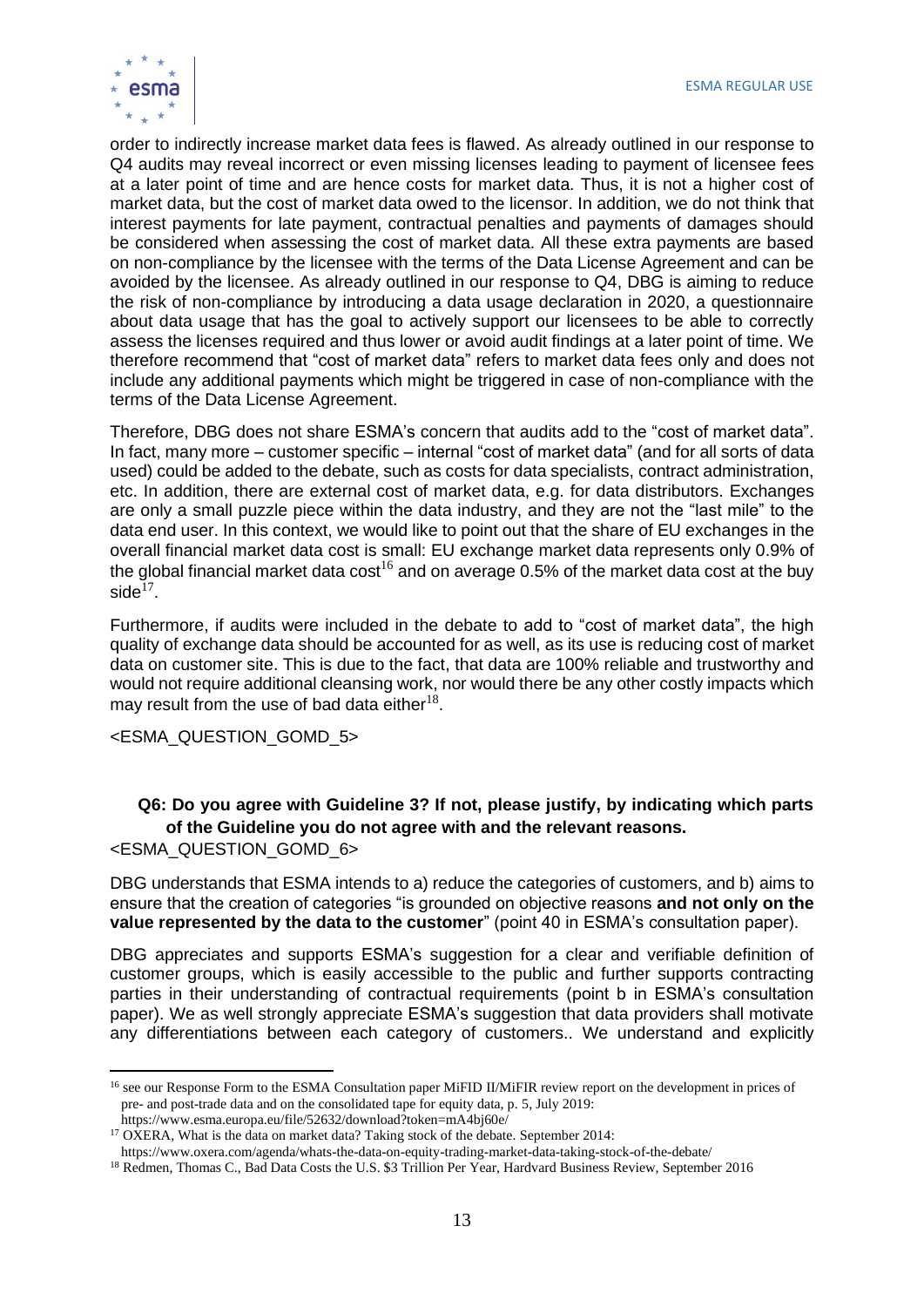

appreciate that ESMA continues to support pricing based on the value the data presents to the users, which is fully in line with economic literature in this respect<sup>19 20</sup>, increasing social welfare and ensuring broad availability of data within the markets, resulting in transparent and efficient markets.

As regards to ESMA's point a) and taking into account the value data provides to its user, we would like to state the following: exchange market data licensing structures reflect the complex market structure itself and are aiming towards a fair, usage orientated pricing<sup>21</sup>while offering choice . A private investor checking the overall value of his portfolio obviously derives less value for the use of the data, compared to an index provider calculating indices on basis of exchange market data and as such establishing a valuable business on exchange data for the benefit of investors, or a start-up MTF using Xetra real-time market data starting at EUR 4280,- - p.m. to effectively compete with one of the largest exchanges in the EU. Those licensing structures are fully in line with economic literature $^{22}$  as well as regulatory requirements under MiFIR as lined out in Article 8 of Delegated Regulation 2017/567. Regulation allows market operators to distinguish between different categories of customers and to take the value into account which the market data has for the respective customers. In contrast, flat fee models might not be in line with the requirements stipulated by the above mentioned Article 8 as well as Articles 3, 6, 10,13 MiFIR and would significantly disadvantage smaller users (such as private investors) to the benefit of larger users (e.g. large professionals) and either lead to less transparency (in case of private investors to pay the same as professional investors), or to significant shortfalls in exchange revenues (in case professional investors, or index providers would pay the same as private investors). Furthermore, we deem it important as well to explicitly line out, that the way the current regulation allows price discrimination is beneficial to social welfare $^{23}$ . Those companies, which are large and use data comprehensively in multiple ways and roles pay accordingly to their use, while smaller companies are paying less, and private investors, even less. We therefore need to emphasize that the connotation to pricing according to the value of data it represents to its user, is an important one under social welfare aspects as well and needs to prevail and be acknowledged by regulators. In this context, we would like to mention that other areas of law allow licensors to take the value of the licensed product into account. It has been held by the European Court of Justice<sup>24</sup> that it may constitute an abuse of a market dominant position if the price charged by an undertaking has "no reasonable relation to the economic value of the product supplied". The common interpretation of this wording is that the value of a product/service for a client may be taken into account when setting the price for the product/service. It is proportionate and in line with the legal requirement that a client who generates significant commercial value from the use of the data is priced differently from clients who only use the data for non-profit/internal purposes.

While we generally support ESMA's proposal as regards Guideline 3, DBG would like to suggest two adaptions as follows.

First, we would like to propose a small change in Guideline 3 (i) by referring to "reasonably" instead of "easily", because it is not always easy to fully describe the complex market structure within a license model. This challenge is being aggravated by the ongoing structural changes capital markets as well as the economy find themselves encountered in (Digital Agenda). Therefore, in case a licensee considers it difficult to identify the correct licenses applying to the licensee, DBG provides support to its market data customers. Dedicated personnel are

<sup>19</sup> Lee, Ruben, What is an Exchange?: Oxford University Press 1998

<sup>20</sup> Shapiro, Carl & Varian, Hal, Information Rules: Harvard Business Press 1998

<sup>21</sup> Ibid.

 $22$  Ibid.

<sup>23</sup> Lee, Ruben, What is an Exchange?: Oxford University Press 1998

<sup>24</sup> Case 27/76, United Brands v Commission (1978) ECR 207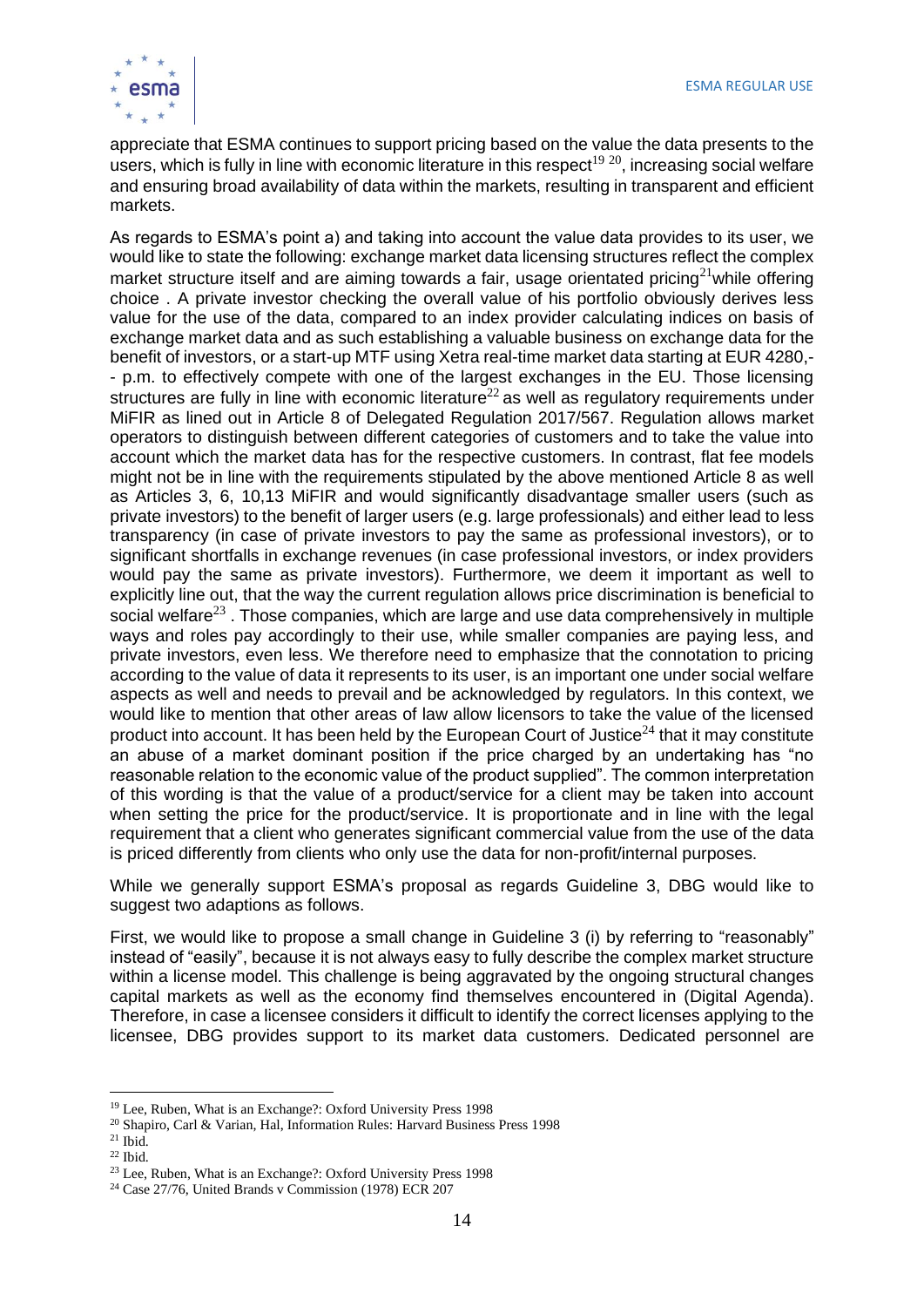

available in order support customers as well as regards the interpretation of our contracts including application of the right licenses.

Second, it is important to understand that especially large companies often operate along different roles/customer groups under one legal entity. The legal entity of an SI may be a Benchmark Administrator at the same time. This leads to the fact, that the legal entity in question may fall into various customer groups at the same time, driven by its scope and scale. Of course, data providers could cluster different use cases (e.g. SI and Benchmark Administrator) into single dedicated customer groups, and price these groups accordingly. However, the multiple iterations necessary to cover the breadth of variations would be onerous, not only for the licensor but as well for the licensees. In this context we propose the change in Guideline 3 (ii).

DBG therefore proposes the following adapted wording:

"Guideline 3: Market data providers should describe in their market data policy the categories of customers and how the use of data is taken into consideration to set up the categories of customers. The criteria used should be:

- (i) based on factual elements, easily reasonably verifiable, and sufficiently general to pertain more than one customer;
- (ii) explained in such a manner that customers are enabled to understand the categoryies they belong to.

Market data providers should explain the applicable fees and terms and conditions for each use. They should motivate any differentiation of fees and terms and conditions pertaining to each category of customers."

<ESMA\_QUESTION\_GOMD\_6>

#### **Q7: Do you agree with the approach taken in Guideline 4? If not, please justify, also by providing arguments for the adoption of a different approach.** <ESMA\_QUESTION\_GOMD\_7>

DBG does not agree with the approach taken in Guideline 4 and recommends its deletion.

Article 8(2) of Commission Delegated Regulation (EU) 2017/567 clarifies that any differentials in prices charged to different categories of customers shall be proportionate to the value which the market data represents to those customers taking into account as well as the scope and the scale of the data, inter alia, the use made by the customer of the market data. According to Article 9(1) of Commission Delegated Regulation (EU) 2017/567, market data fees shall be charged according to the use made by the individual end-users of the market data ('per user basis') and it shall be ensured that each individual use of market data is charged only once.

It is understood by DBG that ESMA proposes this guideline in order to prevent data providers from charging multiple fees/licenses for the "same data" even though the data is taken as a basis for different types of use (or different products) by the client, who may even operate in different roles.

Exchanges often offer different product versions, e.g. as regards the scope (order by order vs. best bid/offer, or aggregated vs disaggregated), depending on the need and/or use by their customers. Of course, these are different product versions with different licenses and different fees, and an alignment as proposed by ESMA across those versions is not possible without significantly interfering with market standards (across the industry, not only trading venues) and seemingly requiring the introduction of new complex administration solutions across the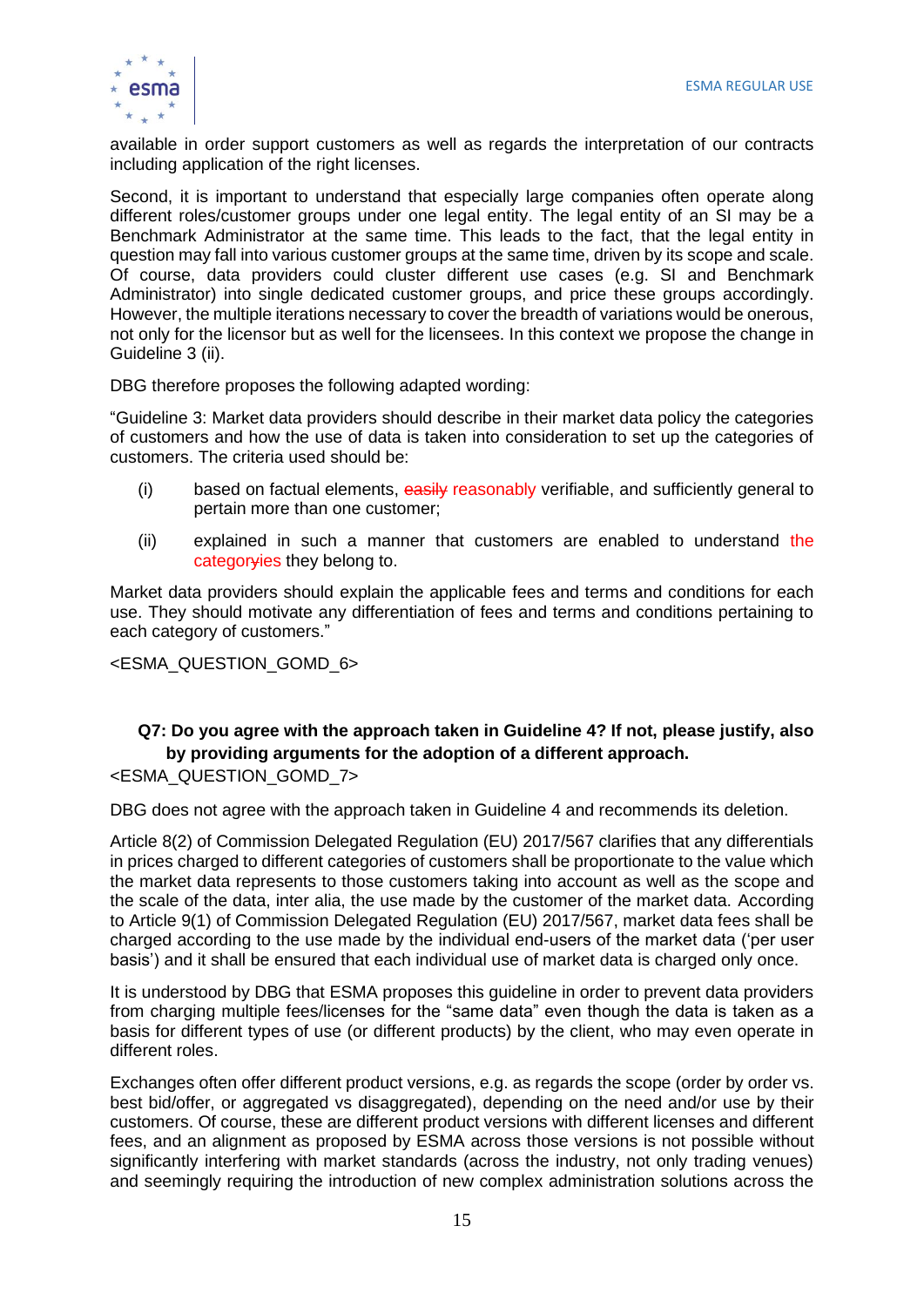

market as well as all market players, including market data vendors. At the same time any such requirement would significantly favor large entities with diversified businesses above smaller entities with a rather limited business model and less purchasing power. Consequently, this could lead to rising data fees for all contracting parties, where smaller parties are paying for the larger parties which gives rise to unequal treatment of different stakeholder groups under MiFIR's non-discriminatory access regime. The impact on overall social welfare would consequently be negative.

Furthermore, Guideline 4 contradicts Article 13(1) MiFIR in conjunction with Article 8(2) of Commission Delegated Regulation (EU) 2017/567. Rationale of Article 8(2) of Commission Delegated Regulation (EU) 2017/567 is to enable licensors to apply deviations in their pricing regimes based on the value and, inter alia, the use of the market data as the market is attributing a certain value to the usage of the market data (e.g. as raw market data may be used for several different use-cases, e.g. for benchmark administrators, or for SIs, where sometimes both roles could be covered by one and the same entity), as well as allowing different products in scale and scope which may be chosen by end users according to their needs. Article 8(2) of Commission Delegated Regulation (EU) 2017/567 would become (partly) redundant if licensors are not entitled to charge based on the value and use of the market data for the licensees or the different product scopes they offer in order to serve their clients, if different customer groups would be applicable for one licensee. In addition, it would be contradictory to Article 9(1) sentence 2 of Commission Delegated Regulation (EU) 2017/567 to be obliged to charge on the basis of just one customer category although a customer falls within two or more use cases because the fee charged to such customer would not reflect the multiple uses made by the customer.

In light of the arguments set out above, we recommend deleting Guideline 4.

<ESMA\_QUESTION\_GOMD\_7>

## **Q8: Do you agree with Guideline 5? If not, please justify.**

<ESMA\_QUESTION\_GOMD\_8>

DBG generally agrees with ESMA's proposal. DBG provides a comprehensive choice of products and ways how to use data to all interested parties. This may be directly (via proprietary data feeds or internet) or indirectly (via third parties like market data vendors). However, DBG can only guarantee the non-discriminatory treatment per customer group and product in terms of technical arrangements until the data finally leaves its premises. Beyond this there are many different physical interactions involved which could slightly change the data availability to customers. However, this is out of control by DBG. Finally, the geographical distance plays a significant role, too.

<ESMA\_QUESTION\_GOMD\_8>

#### **Q9: Do you think that ESMA should clarify other elements of the obligation to provide market data on a non-discriminatory basis? If yes, please explain.** <ESMA\_QUESTION\_GOMD\_9>

Data from trading venues is already made available on a non-discriminatory basis as per Article 13 of MiFIR, Article 86 of Delegated Regulation (EU) No 2017/565, and Article 8 of Delegated Regulation (EU) No 2017/567. DBG does not consider that there is anything else which would need to be considered in the context of making data available at non-discriminatory terms.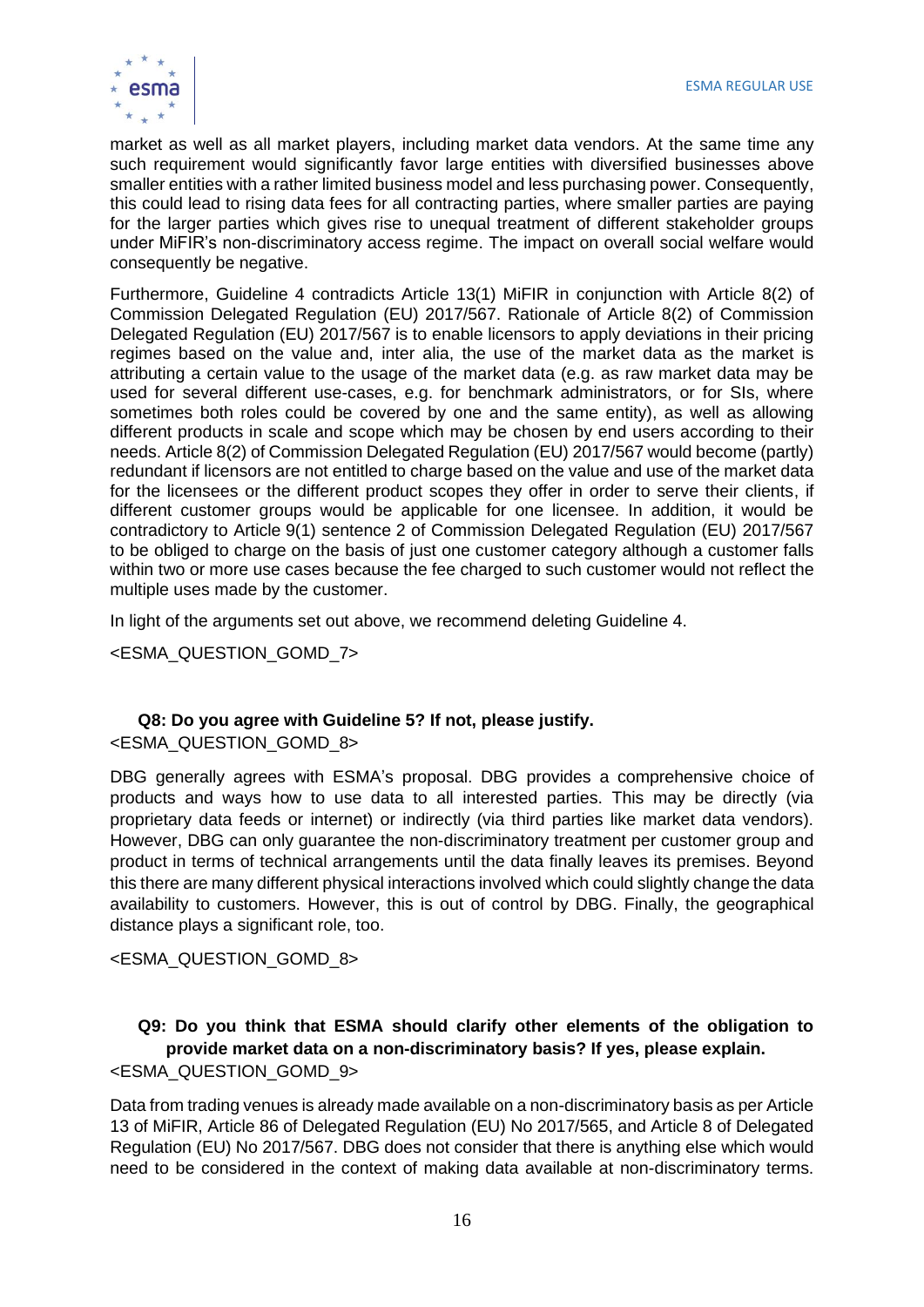

There is ample evidence available that competition is working as lined out explicitly in recent publications by OXERA and  $ESMA<sup>25,26</sup>$  as alluded to in our introductory remarks as well as our answers to Q1 and Q2.

Besides DBG and other exchanges request the completion of a data usage declaration, i.e. a questionnaire about data use types of licensees. The information gained from these declarations are essential to enable the licensors to offer market data on a non-discriminatory basis.

<ESMA\_QUESTION\_GOMD\_9>

## **Q10: Do you agree on the interpretation of the per user model provided by Guideline 6? If not, please justify and include in your answer any different interpretation you may have of the per user model and supporting grounds.**

<ESMA\_QUESTION\_GOMD\_10>

DBG does not fully agree with Guideline 6.

ESMA proposes the concept of "active user", which is extremely difficult to monitor and to administrate for all affected parties. This is not only the case for trading venues, but the more so for contracting parties themselves. Usernames would have to be crosschecked across multiple platforms and providers, as they can often be generic and are shared between users. It would be a very complex system and unfeasible to monitor. Consequently, only few customers would be eligible for this user definition. In addition, differences in unit of count derive from the diverging commercial practices of trading venues. Harmonizing units of count would require significant convergence in terms of business practices. It is neither possible to net licenses across different products versions either. In this context please see as well our comments to Q7.

In the light of the above we strongly suggest that ESMA adapts the Guideline 6 as follows:

Guideline 6: Market data providers should for display data use as a unit of count the "Active" Physical User-ID" that enables customers to pay according to the number of active users accessing the data, rather than per device or data product. The per user model should enable customers to avoid multiple billing in the case market data has been sourced through multiple data products or subscriptions from data vendors.

<ESMA\_QUESTION\_GOMD\_10>

**Q11: Do you agree with Guideline 7? If not, please justify. In your opinion, are there any other additional conditions that need to be met by the customer in order to permit the application of the per user model or do you consider the conditions listed in Guideline 7 sufficient to this aim? Please include in your answer the main obstacles you see in the adoption of the per user model, if any, and comments or suggestions you may have to encourage its application.** 

<sup>25</sup> OXERA, Report on Primary and Secondary markets, November 2020: https://www.oxera.com/publications/primary-andsecondary-equity-markets-in-the-eu/

<sup>26</sup> ESMA, Annual statistical report of securities markets, November 2020: http://www.publicdebtnet.org/pdm/.content/Report/Report-00747.html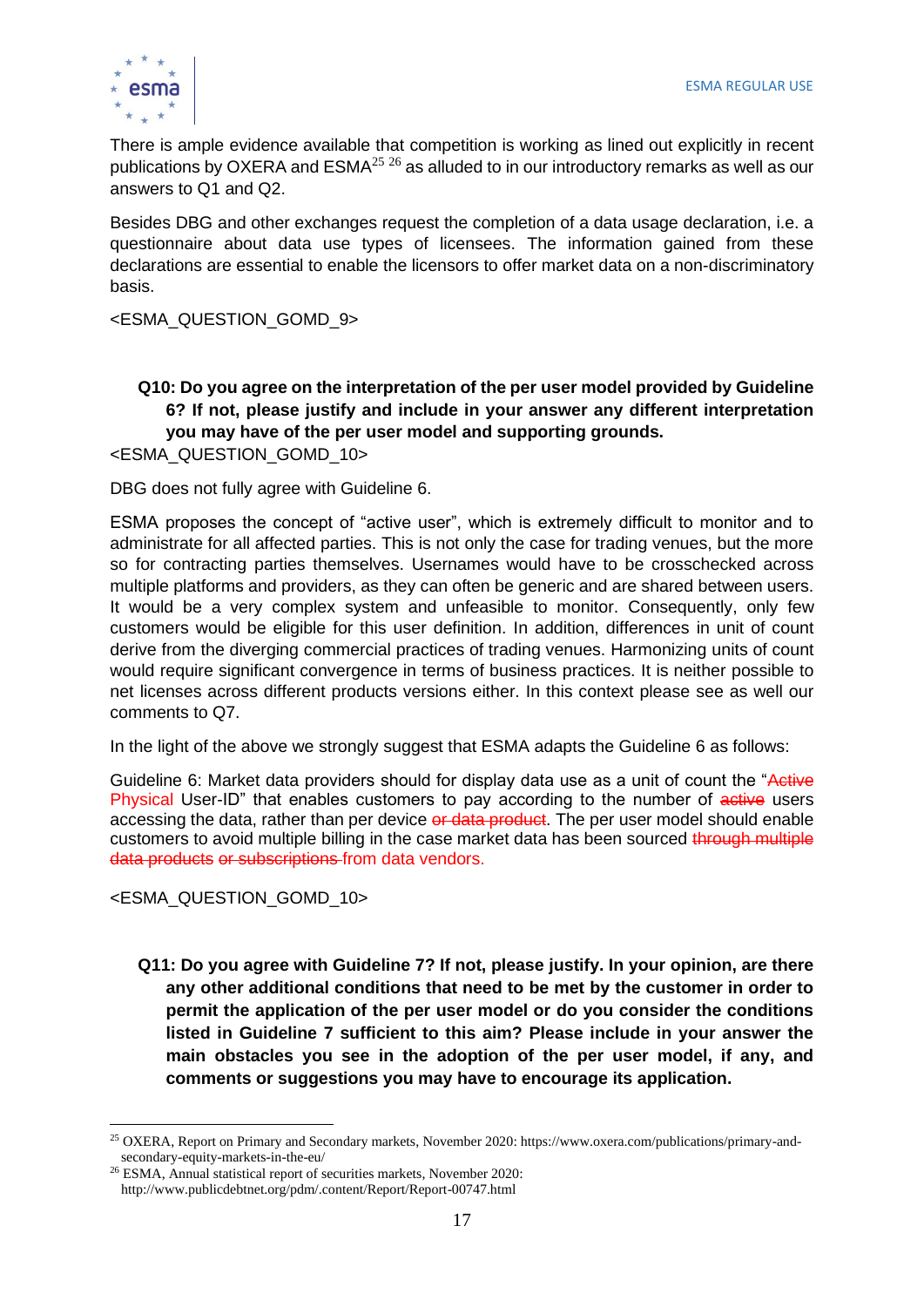

#### <ESMA\_QUESTION\_GOMD\_11>

DBG does not fully agree with Guideline 7 due to the reasons already lined out in our answer to Q10. ESMA proposes the concept of "active user", which is extremely difficult to monitor and to administrate for all affected parties.

In addition, please note that in the context of this consultation we understand that market data provider refers to the original data source, i.e. the trading venue or the SI. In any case it should be clear that customers would have to report to the market data source, therefore, we cautiously adapt the wording below.

In the light of the above we strongly suggest, to adapt the guideline as follows:

Guideline 7: "Market data providers should ensure the conditions to be qualified as eligible for the per user model in the context of display use require only what is necessary to make the per user model feasible. In particular, eligibility conditions should mean i) the customer is able to identify correctly the number of active users who are entitled to access to the data within the organization and ii) the customer reports to the market data provider source the exact number of active entitled users."

<ESMA\_QUESTION\_GOMD\_11>

#### **Q12: Do you agree with Guideline 8? If not, please justify also by indicating what are the elements making the adoption of the per user model disproportionate and the reasons hampering their disclosure.**

<ESMA\_QUESTION\_GOMD\_12>

While DBG provides for the price per use model (PPU) we generally agree with ESMA's proposal. We would like to point out that the per user model entails significant fixed costs and administrative burdens, e.g. due to the need to engage in an approval process to check market data user eligibility and to monitor and net users. Hence, the per user model may be appropriate for only a limited number of contracting parties.

<ESMA\_QUESTION\_GOMD\_12>

#### **Q13: Do you think ESMA should clarify other elements of the obligation to provide market data on a per user fees basis? If yes, please explain.**

<ESMA\_QUESTION\_GOMD\_13>

DBG sees no need for further clarification since trading venues comply with Article 87 of Delegated Regulation (EU) No 2017/565 and Article 9 of Delegated Regulation (EU) No 2017/567 and provide market data on a per user basis when this model is proportionate to the cost of making market data available.

<ESMA\_QUESTION\_GOMD\_13>

**Q14: Do you agree with Guideline 9? If not, please justify.**  <ESMA\_QUESTION\_GOMD\_14>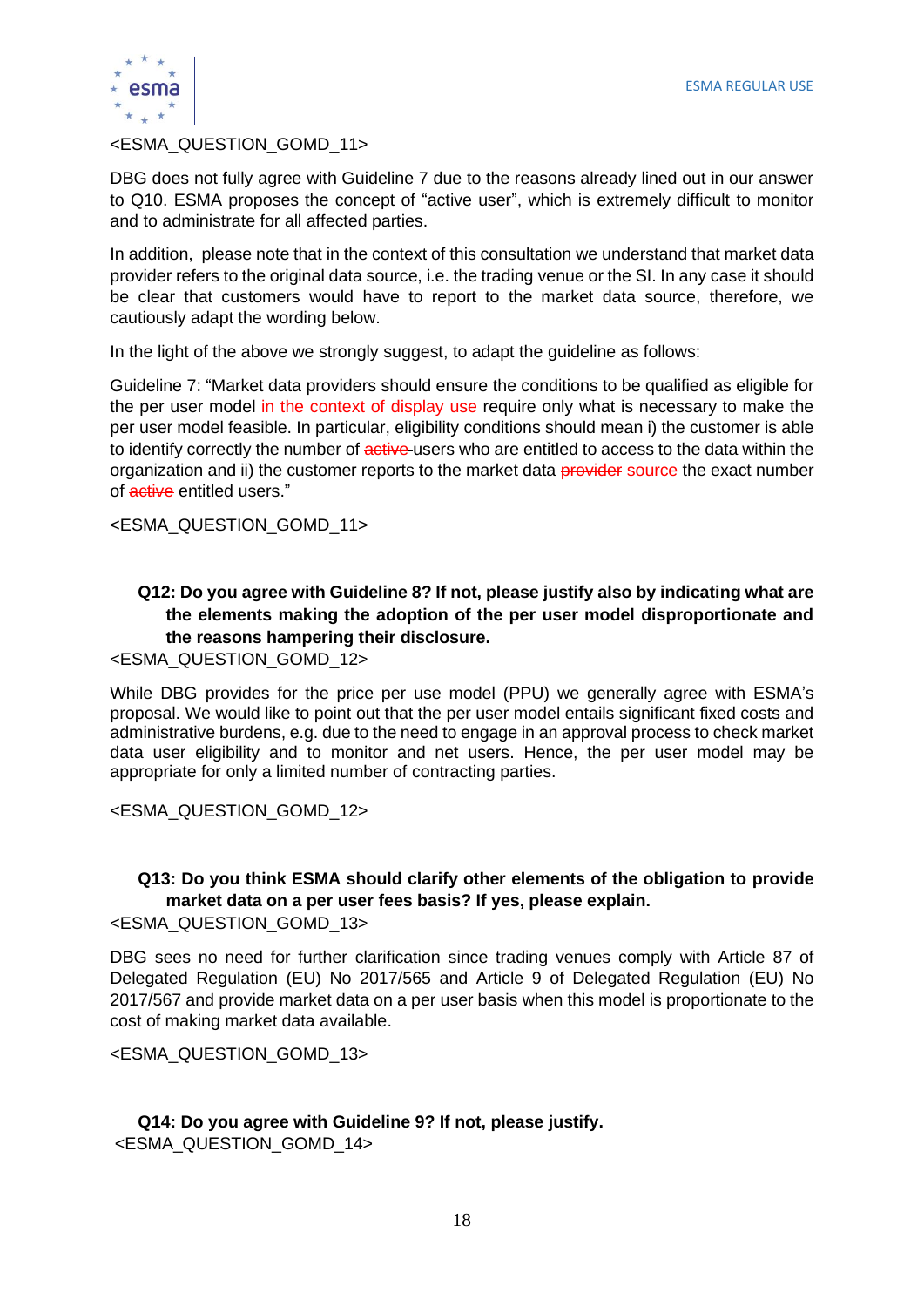

DBG agrees with Guideline 9 and takes ESMA's confirmation that the provision of both unbundled and bundled data products side by side and adding choice is possible as a welcome confirmation.

As lined out in Q8 already DBG provides not only a comprehensive choice of data products but as well various ways to access the data, be it direct lines, internet or vendor. For the avoidance of doubt, technical access should not be considered bundling.

<ESMA\_QUESTION\_GOMD\_14>

#### **Q15: Do you think ESMA should clarify other elements in relation to the obligation to keep data unbundled? If yes, please explain.**

<ESMA\_QUESTION\_GOMD\_15>

DBG does not think that further clarification is necessary and considers the current regulation to be more than sufficient in line with the reasons as lined out in our answer to Q14.

<ESMA\_QUESTION\_GOMD\_15>

#### **Q16: Do you agree with Guideline 10 that market data providers should use a standardised publication format to publish the RCB information? If not, please justify.**

<ESMA\_QUESTION\_GOMD\_16>

DBG generally agrees with the proposed template solution. We consider ESMA's proposal a sensible solution to achieve a more harmonized access to transparency information. However, there are various proposals included, with which DBG cannot agree with. Please find our arguments lined out in the answers to Q17 below.

<ESMA\_QUESTION\_GOMD\_16>

## **Q17: Do you agree with the standardised publication template set out in Annex I of the Guidelines and the accompanying instructions? Do you have any comments and suggestions to improve the standardised publication format and the accompanying instructions?**

<ESMA\_QUESTION\_GOMD\_17>

We appreciate ESMA's proposals to ensure efficient and more harmonized access to transparency information in the context of Article 11 of Delegated Regulation (EU) No 2017/567. While we are generally supportive of a template as proposed by ESMA in order to display the information required by Article 11 (2) (c) (i-iii) of Delegated Regulation in order enable transparency being available in an efficient way, DBG is not supportive of all proposed details in ESMA's Consultation Paper as lined out in detail below.

#### **ESMA Instructions**

DBG agrees with ESMA's instruction 1) the reporting period of one year. We would as well suggest that the publication should be done in line with the publication of the annual report in order to ensure that all data are final data.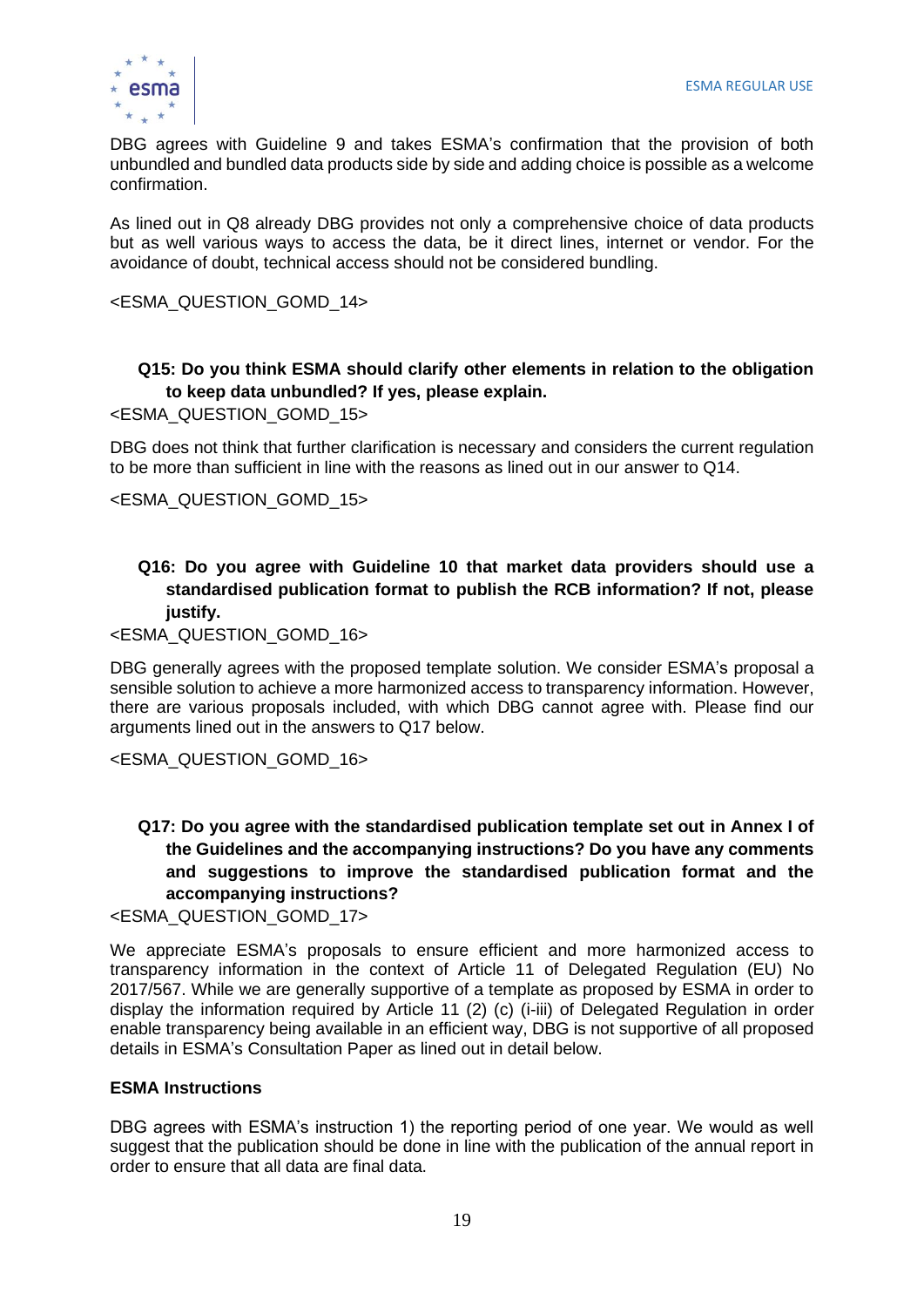

DBG agrees with instruction 2) Number of instruments

DBG agrees with instruction 3) Total turnover of instruments covered

DBSG agrees with instruction 4) Pre trade/post trade market data ratio – as regards the preand post-trade market data ratio, we understand that the number of order-messages is being calculated vs the number of trade messages on average p.a.

#### **ESMA Template for publishing RCB information**

We agree with ESMA's proposal in the context of Article 89(2)(a) of Delegated Regulation (EU) No2017/565 and Article 11(2)(a) of Delegated Regulation (EU) No 2017/567 and understand that the description will be high-level.

We agree as well with Article 89(2)(b) of Delegated Regulation (EU) No 2017/565 and Article 11(2)(b) of Delegated Regulation (EU) No 2017/567 as regards advanced disclosure to be integrated into the template. In this context we would like to comment as follows: In point 75 of the consultation paper, ESMA assumes that the template proposed could lead market data providers such as DBG to simplify fee schedules and become more transparent. We consider that there is no direct connection as the price list depends on the business models of trading venues (e.g. DBG provides distribution services for trading venues), and the necessary licenses available to customers for choice. This is in line with economics literature<sup>27</sup> which stipulates that broad license structures allow for efficient pricing and broad transparency within markets. Please note that the requirement for data disaggregation has inflated price lists of trading venues significantly, while there is little demand for disaggregated data. In this context DBG considers it sensible to provide a direct link to current price lists made available online.

#### **DBG does not support the detailed break down into asset classes**

We cannot agree unfortunately, as regards Article 89(2)(c)(i-iii) of Delegated Regulation (EU) No 2017/565 and Article 11(2)(c)(i-iii) of Delegated Regulation (EU) No 2017/567. DBG is concerned about the additional requirements as regards the break down into asset class data. In line with regulation DBG provides data per Operating MIC disaggregated to the level of preand post-trade data, but not yet beyond. Disaggregation to the level of pre- and post-trade is the regulatory minimum, and enough, unless there is explicit demand for additional break down, e.g. asset classes in line with regulation. However, while demand even for disaggregated pre- and post-trade data is hardly there, ESMA now requires a further disaggregation per asset-class - at least for the information requirements. To do so is an onerous technical requirement adding to cost. It would apply to all trading venues many of which have not aggregated down to asset class level yet, such as DBG's trading venues. We recommend, to stay within the current requirement, e.g. information published per Operating MIC, and continue to focus from there on number of instruments, total turnover of instruments covered, and pre- and post-trade market data ratio.

#### **Information on any data provided in addition to market data**

DBG generally agrees with Article 89(2)(c)(iv) of Delegated Regulation (EU) No 2017/565 and Article 11(2)(c)(iv) of Delegated Regulation (EU) No 2017/567 to provide information on any data provided in addition to market data. This should be done per Operating MIC.

#### **Date of last license fee adaption**

<sup>27</sup> Shapiro, Carl & Varian, Hal, Information Rules: Harvard Business Press 1998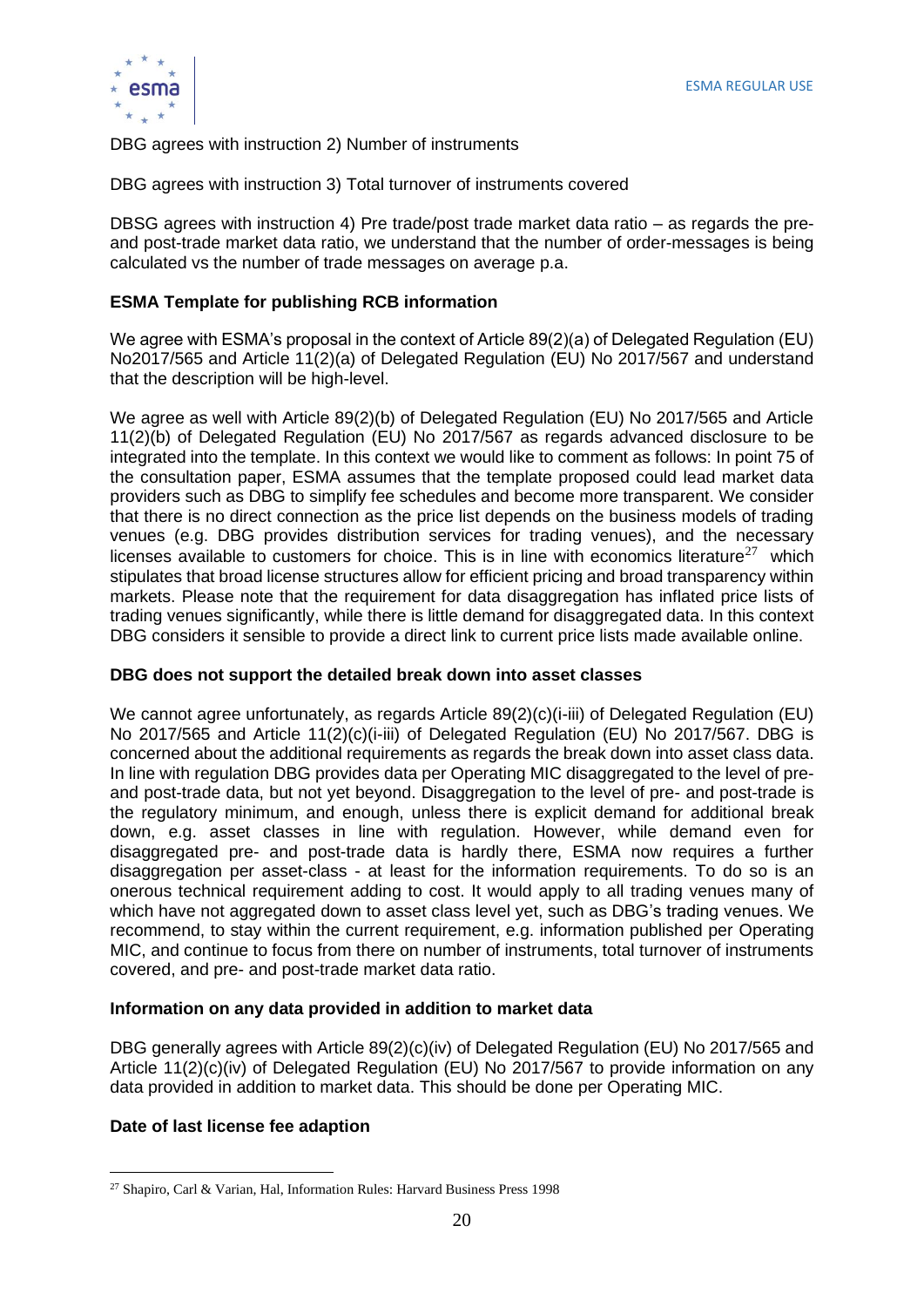DBG has implemented a history of price list and announcements which provides for a comprehensive overview of any price adaptions starting 2018. This information is publicly available on DBG's homepage.

#### **Market data revenues**

DBG agrees with the proposals as regards the display of revenues per Operating MIC. In line with FESE's proposals we suggest the annual revenue and share of revenue for the most recent financial year for which the market data provider's financial statements have been finalized and audited.

#### **Cost accounting methodology plus detailed information**

As alluded to in our answer to Q2 and Q3, DBG considers that disclosing allocation keys and explanations around the determination of margins could go beyond the scope of the current transparency plus approach and undermine competition among market data providers. Of course, do we support the provision of comprehensive information to our supervisor. Furthermore, in this context we would as well like to refer to our previous comments, especially to Q3.

<ESMA\_QUESTION\_GOMD\_17>

#### **Q18: Do you agree with the proposed definitions in Guideline 11? In particular, do they capture all relevant market uses and market participants? If not, please explain.**

#### <ESMA\_QUESTION\_GOMD\_18>

DBG generally supports ESMAs aims for a harmonization of contractual definitions. We would like to point out that this harmonization already implies a reduction in the contractual freedom of exchanges, and as such an interference with exchanges rights to conduct business in the EU. However, we do see value in supporting ESMA in this respect as well as market participants in the aim to better understand exchanges policies. We would like to recommend, however, that the below proposals would be treated on a best effort basis. We would as well like to point out that DBG as member of FESE supports FESEs proposals in this respect. FESE and its members are proposing harmonized definitions, which will achieve ESMAs targets, while being acceptable for exchanges. We are confident, that the proposed definitions find ESMAs acceptance. Please see our comments to Annex II as follows in detail.

#### **i. Customer**

For clarity purposes DBG proposes to substitute the proposed definition by ESMA with the following definitions as provided by FESE exchanges:

#### Contracting Party

The counterparty to the Market Data Provider<sup>28</sup> under the Agreement<sup>29</sup>, as specified in the Agreement.

#### **ii. Unit of count**

 $^{28}$  This term refers to market operators other than Vendors and Sub-Vendors providing market data. This term is not a recommended reference term and is only included for legibility purposes.

<sup>&</sup>lt;sup>29</sup> This term is not a recommended reference term and is only included for legibility purposes.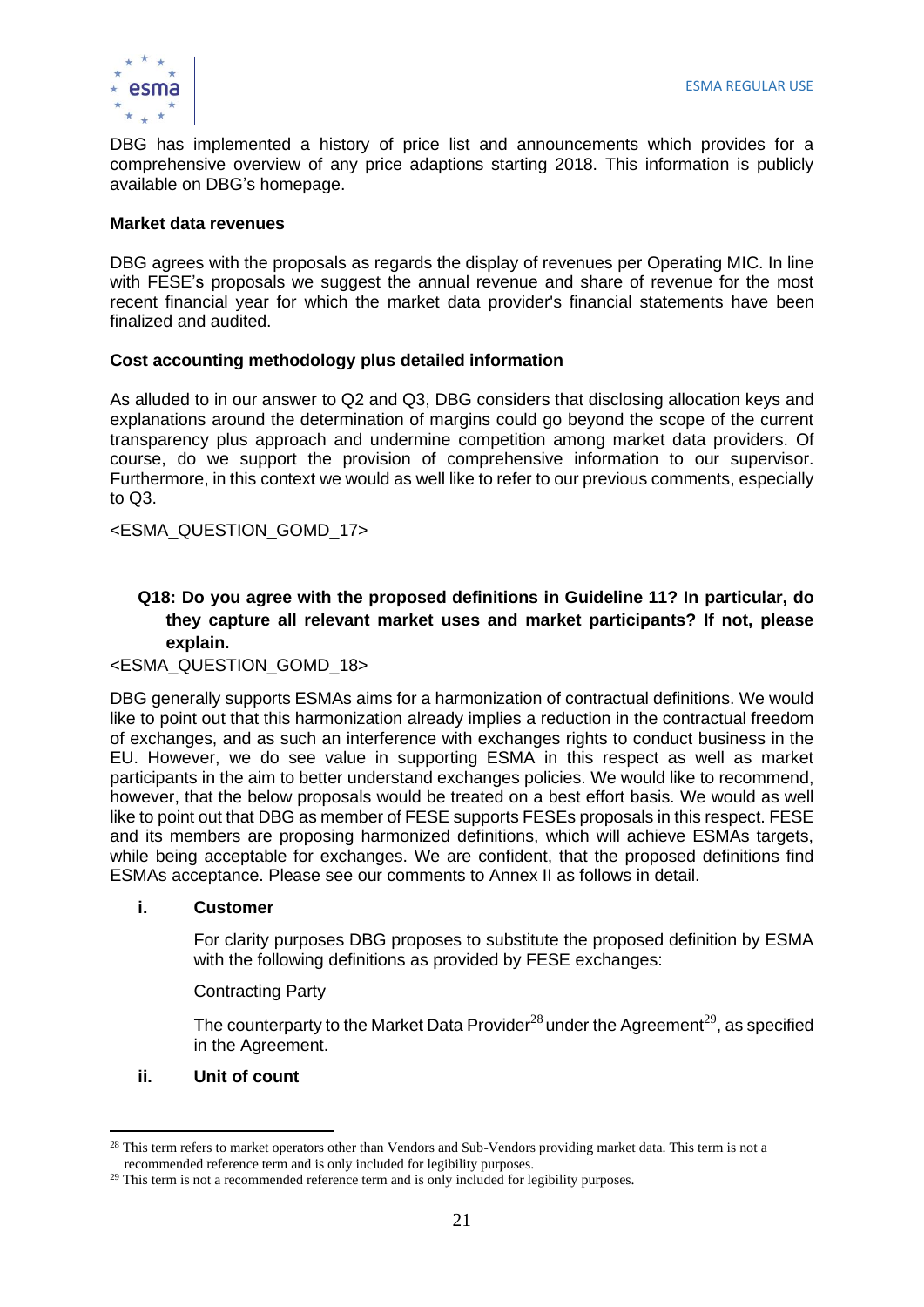

As lined out in the introduction as well as in our answers to Q10 and Q11, the proposed unit of count ("active user" ID (per human user)) as the only unit of count for display purposes by ESMA currently constitute a potential option provided and used by selected market players only, but does not represent the market standard used by many customers. Extreme administrative burden would be the consequence, e.g. in the case of User ID, mapping between technical provision (by vendors) and licensing (by market data provider) needs to be conducted as there would not be a 1:1 relationship anymore. User data, likely including data covered under GDPR, would need to be distributed between various vendors, data providers, and users. The actual Access ID (per access to information) therefore, has broad acceptance in the market as billing and access to data is concentrated in one hand. While we propose to maintain the User ID as an option for those able and willing to administer this set-up, we urge ESMA to abstain from formally applying it as the only unit of count for the consumption of data, likewise the "active user".

DBG proposes to substitute the definition of unit of count in line with the proposals developed and submitted by FESE:

A unit for the quantification, reporting, calculation and/or billing of fees for the use of Information as set-out in the Agreement. Units of Count can, amongst others, be device-based, user-based, location-based or identification-based.

Unit of counts in Non-Display Usage are important to be able to differentiate usage of data and to be able to provide smaller market participants with entry products which reflect the lower data usage compared to larger market participants. Therefore, DBG supports the view that Unit-of-Counts within policies for nondisplay usage can be different across exchanges and can be based upon ways of access to the data, e.g. measured by hardware, software or other access IDs, as well as other measurable indicators like volumes or clients.

#### **iii. Professional customer to be replaced by "Professional user"**

A natural person who is not a Non-Professional User.

In line with the FESE proposal, DBG recommends changing the definition of "professional user" and "non-professional user". ESMA's proposed definition of Professional user indeed is not comprehensive enough and does not cover all B2B customers of trading venues, when referring to regulated entities. As the aim of harmonization lies within reduced administrative cost, we would deem that being achieved by the proposed suggestion of FESE exchanges in this context. Please see our definition as well for non-professional users.

#### **iv. Non-professional customer to be replaced by "Non-professional user"**

(i) a natural person (a) not accessing, publishing or distributing Information in the course of a trade, business, profession, or other economic activity and (b) not acting as a principal, officer, partner, employee or agent, neither of any business, nor on behalf of any other natural person;

(ii) an undertaking qualifying as a micro-sized enterprise as defined in [Commission](https://eur-lex.europa.eu/legal-content/EN/ALL/?uri=CELEX%3A32003H0361)  [Recommendation of 6 May 2003 concerning the definition of micro, small and](https://eur-lex.europa.eu/legal-content/EN/ALL/?uri=CELEX%3A32003H0361)  [medium-sized enterprises](https://eur-lex.europa.eu/legal-content/EN/ALL/?uri=CELEX%3A32003H0361) (2003/61/EC), (a) having a general commercial or industrial purpose, (b) holding financial instruments with an aggregate market value of less than EUR 500,000 or the equivalent thereof in another currency , and (c) not performing a regulated financial service or financial activity.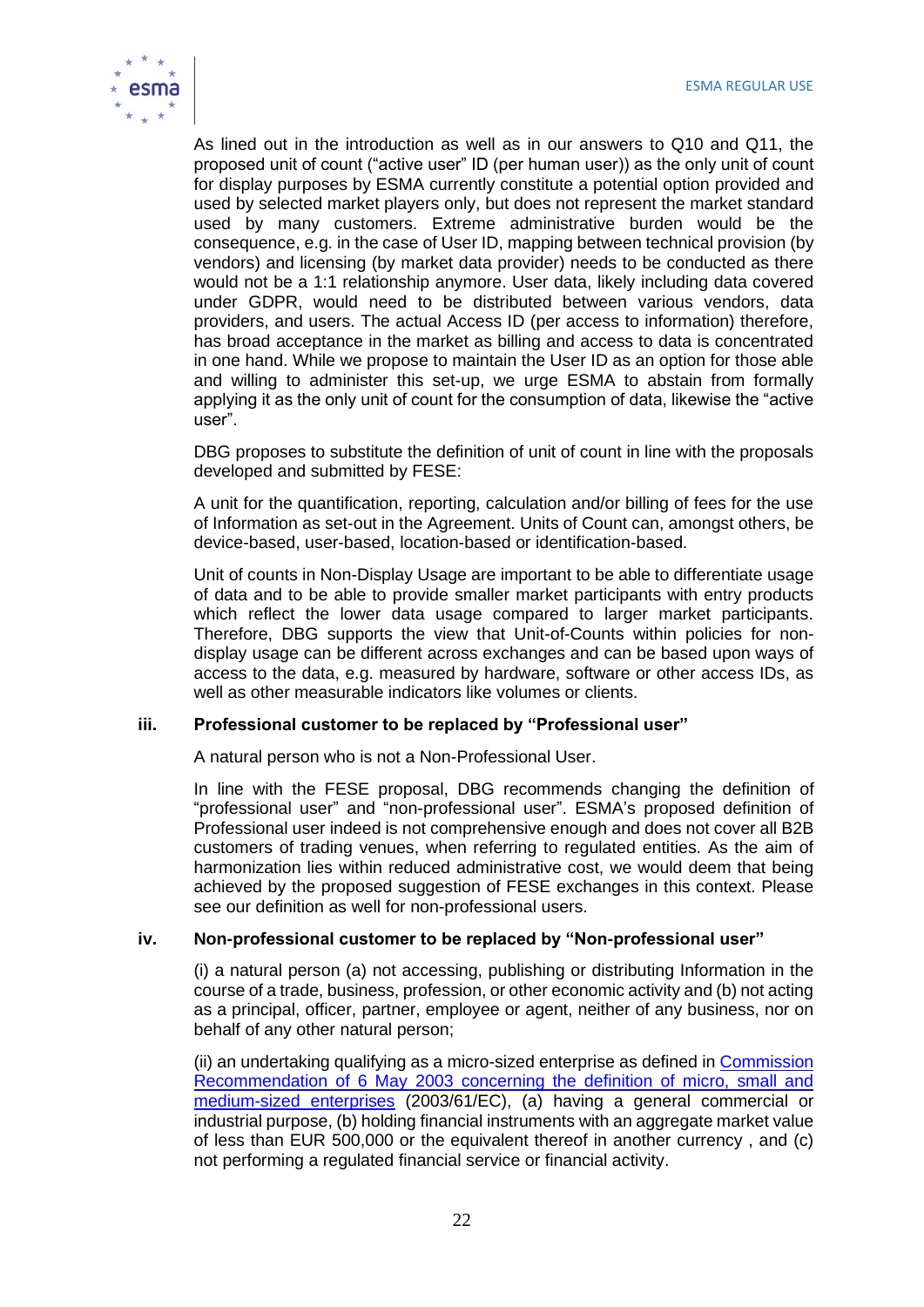

#### **v. Display data to be replaced by "Display Usage"**

As display data are usually the same set of data, but used in a different medium, we propose to align with the FESE proposal for Display Usage, as follows:

Accessing, receiving, processing or consuming Information for the sole purpose of the visual display of Information for Internal Use.

#### **vi. Non-display data to be replaced by "Non - Display Usage"**

As non-display data are usually the same set of data, but used in a different medium, we propose to align with the FESE proposal for Display Usage, as follows:

Accessing, receiving, processing or consuming Information for a purpose other than (i) Display Usage, or (ii) the Redistribution of Information.

#### **vii. Market data**

We agree with the proposed wording by ESMA, as lined out below.

Market Data should mean the data trading venues, SIs, APAs and CTPs have to make public for the purpose of the pre-trade and post-trade transparency regime as set out in Annex I of RTS 1 and Annex I and Annex II of RTS 2.

#### **viii. Derived data**

Any information or data which is derived in whole or in part from the Information and which: (i) cannot be readily reverse-engineered to recreate the Information; (ii) cannot be used as a substitute or alternative source for the market data; or (iii) is not substantially similar to the Information.

#### **ix. Real-time data**

Information that is available less than 15 minutes after the point in time where the Information was first disseminated by the Market Data Provider. If available, the delay period shall be determined by reference to the time/data stamp of the system concerned

#### **x. Delayed data**

Information that is available 15 minutes or more after the time where the information was first disseminated by the market data provider, up and until midnight in the time zone of the market data provider on the day the Information was first disseminated by the market data provider. In case of 24-hour trading, delayed data is information that is available 15 minutes or more after the time when the information was first disseminated by the market data provider. If available, the minute delay period shall be determined by reference to the time/data stamp of the system concerned.

#### **xi. Historical data to be replaced by After Midnight data**

We recommend, to define "After Midnight Data" instead of "historical data", in order to remain in existing market data practices. Any changes in this respect may add to unnecessary work within the industry. Furthermore, historical market data is usually used in the context of databases, or files, as such including the technical medium used. After midnight data comprehensive as regards the data, as well as the timing.

We therefore recommend the following wording: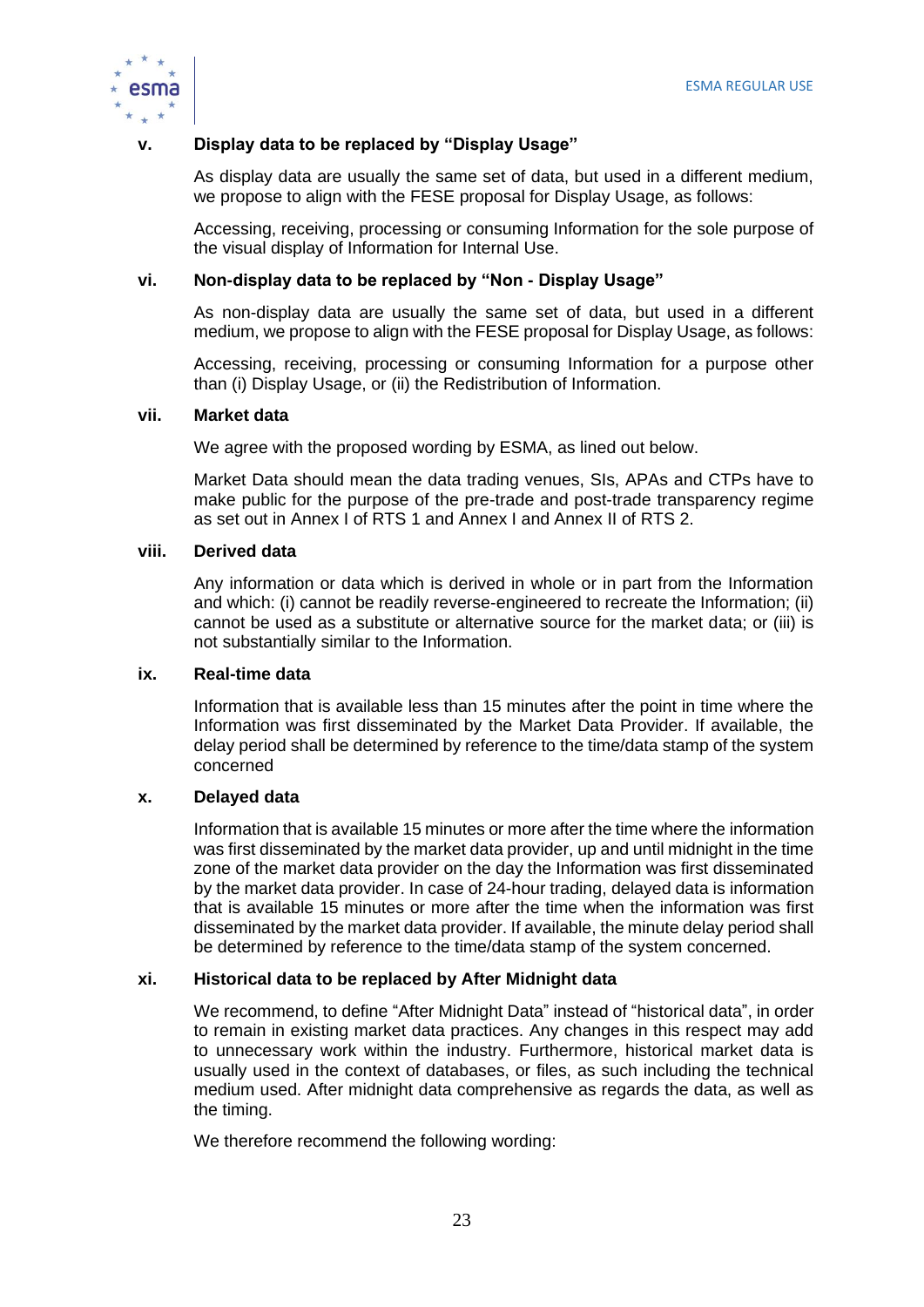

"Information that is available at the earliest after midnight in the time zone of the market data provider on the day the Information was first disseminated by the market data provider. In case of 24-hour trading, After Midnight Data is information that is available 24 hours or more after the time when the information was first disseminated by the market data provider."

For the avoidance of doubt: historical market data is not covered under MiFID II/MiFIR, which is reiterated by ESMA in its Q&A 9 on delayed data.

<ESMA\_QUESTION\_GOMD\_18>

#### **Q19: Is there any other terminology used in market data policies that would need to be standardised? If yes, please give examples and suggestions of definitions.** <ESMA\_QUESTION\_GOMD\_19>

DBG generally supports ESMA's proposal on a harmonization of contractual definitions. However, we would as well like to point out that of course definitions resemble essential parts of market data contracts of exchanges which form part of our business. Therefore, we would generally suggest keeping further adaptions within the scope of the proposals made so far. We would as well like to argue that ESMA's proposals for harmonization of the contractual terms shall be treated as best practice, and not as mandatory requirements. We strongly expect that exchanges will stick to the best practice.

<ESMA\_QUESTION\_GOMD\_19>

#### **Q20: Do you agree with Guideline 12? If not, please justify.**

<ESMA\_QUESTION\_GOMD\_20>

DBG considers that publishing examples and descriptions of the types of costs that are taken into account to set the price for market data and principles according to which direct and variable joint costs are allocated and fixed joint costs are apportioned are sufficient aspects to fulfil and enhance the ability to comply with Article 11 of Delegated Regulation (EU) No 2017/567 and Article 89 of Delegated Regulation (EU) No 2017/565. This scope of information to be published would increase the usability and comparability of the information.

We therefore propose the following adaptions to Guideline 12:

**Guideline 12:** To comply with Article 11(e) of Delegated Regulation (EU) No 2017/567 and Article 89(2)(e) of Delegated Regulation (EU) No 2017/565, market data providers should make public, by using the template in Annex I of the Guidelines, a brief detailed explanation of the accounting methodology for setting the fees of market data. The explanation should provide, inter alia, the list of all the costs included in the fees of market data and the information on allocation keys for joint costs.

Market data providers should disclose whether they include a margin in the fees of market data or not and explain, where applicable, why they consider the margin reasonable and, if why the margin differs from one category of market data to another (i.e. why some categories of market data have a higher margin than other categories of market data).

Market data providers are not required to disclose actual costs for producing or disseminating market data or the actual level of the margin, however the information provided on costs and margin should enable users to understand how the price for market data was set and compare the methodologies of different market data providers.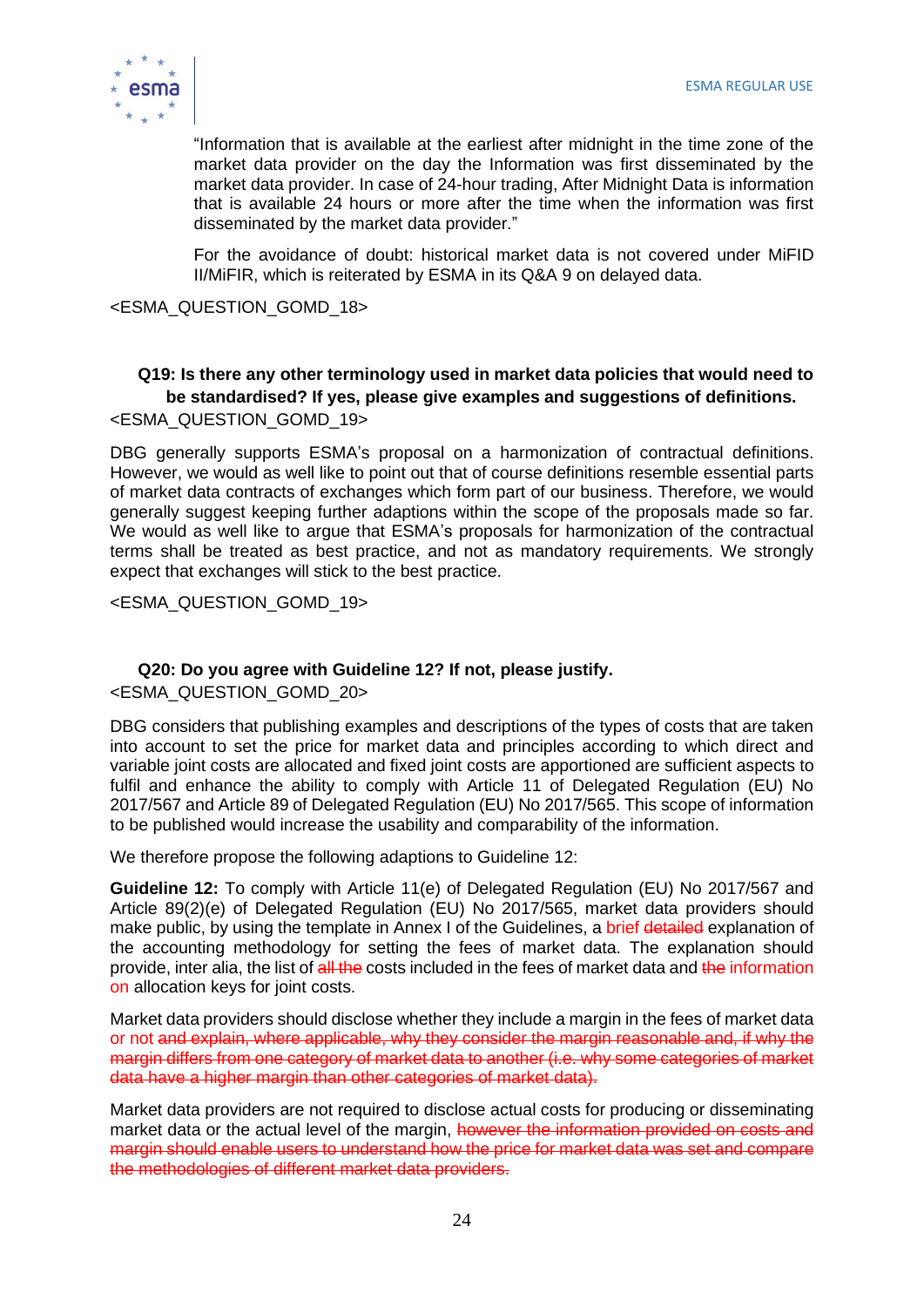

<ESMA\_QUESTION\_GOMD\_20>

## **Q21: Do you think there is any other information that market data providers should disclose to improve the transparency on market data costs and how prices for market data are set? If yes, please provide suggestions.**

<ESMA\_QUESTION\_GOMD\_21>

As mentioned in our answers to Q2 and Q3 DBG considers the public disclosure of allocation keys and explanations around the determination of margins goes beyond the scope of the current transparency plus approach and further industry harmonization could also be highly sensitive from a competition law point of view. As trading venues disclose to their supervisors, this should be considered sufficient.

<ESMA\_QUESTION\_GOMD\_21>

#### **Q22: Do you agree with Guideline 13? If not, please justify.**

<ESMA\_QUESTION\_GOMD\_22>

DBG generally supports ESMA's proposals and lives up to it already as of today.

<ESMA\_QUESTION\_GOMD\_22>

#### **Q23: Which elements for post- and pre-trade data publication should be required? In particular, are flags a useful element of the publication? Should there be any differences between the different types of trading systems? Is the first best bid and offer sufficient for the purpose of delayed pre-trade data publication?** <ESMA\_QUESTION\_GOMD\_23>

Delayed data is being made available in a disaggregated format, meaning that pre- and posttrade data are being made available separately in line with Article 12 MiFIR. While we apply a clear labelling of the respective data sets on our website, the respective data sets themselves contain the relevant data fields for identifying pre- or post-trade information and any other data content / data fields as well as required under MiFIR. This includes all RTS 1/RTS 2 required information, including flags where applicable. Delayed data provided on DBG's website contains all relevant pre- and post-trade information in line with MiFID II/MiFIR requirements and reflecting all trading activities on the respective trading venue. Please note that globally data volumes are constantly increasing impacting data producers as well as data providers in various ways. While trading venues usually adapt their processing capacities on a constant basis accordingly, not all data users do so as well. Especially, pre-trade data is usually very voluminous representing approximately 90% of data volumes. We therefore appreciate that ESMA intends to require a reduced scope of pre-trade data to be provided via the trading venues homepage going forward.

<ESMA\_QUESTION\_GOMD\_23>

#### **Q24: Which use cases of post- and pre-trade delayed data are relevant to you as a data user? What format of data provision is necessary for these use cases, and especially for pre-trade delayed data?**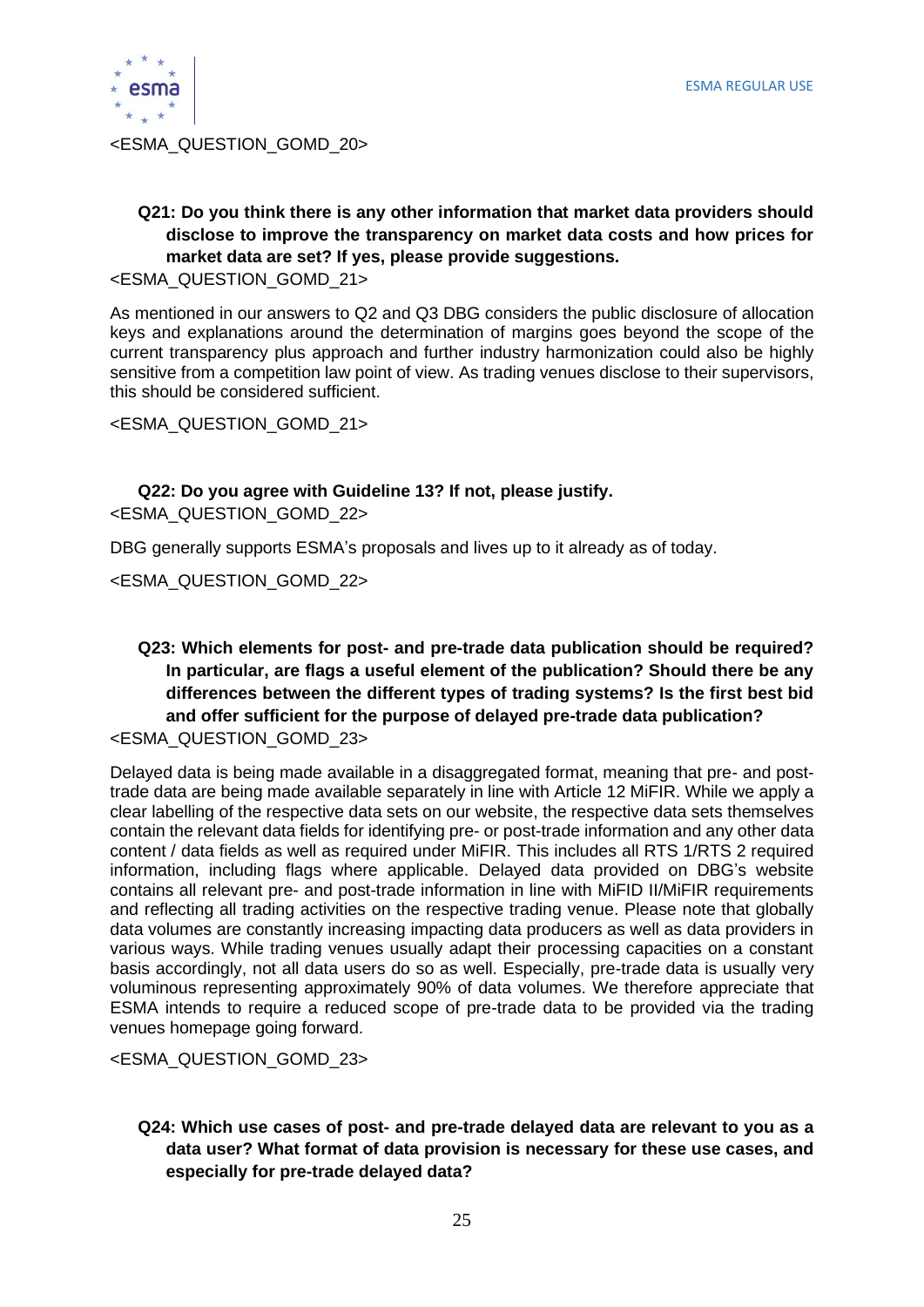ESMA REGULAR USE



#### <ESMA\_QUESTION\_GOMD\_24>

Delayed exchange data still holds significant value for data users and commercial third parties, while it is adding to market transparency and stability. DBG generally distinguishes between end users (e.g. retail investors, or investment firms using the data, but do not further onwarddistribute the original delayed data) and third parties/vendors, who onward-distribute delayed data generating direct or indirect revenues otherwise not possible without provision of DBG's data. In line with regulation DBG provides access to delayed data for those users free of charge, who use the data other than for operating a commercial data distribution business with this data. End users may be retail users as well as professional users, using the data exclusively for own purposes as well electronically, i.e. for purposes of risk calculation, portfolio evaluation, creating new derived data work such as indices and analytics, best execution verification, back-office use. This may, e.g. encompass portfolio valuation by the delayed data user for a third party as well, as long as the delayed data itself is not further onward distributed. Only the operation of a commercial delayed data vending business, i.e. the onward dissemination of DBG delayed data to third parties, is subject to a monthly flat fee of such vendor. One example could be operators of search engines, offering delayed exchange data free of charge to end users while receiving advertising revenues due to the traffic generated by delayed pre-and post-trade data from an exchange. Another example is the use by market data vendors, who use delayed data to build or enhance their product offerings (e.g. use delayed data in charting, analytics, news) and in return only has to pay a monthly flat fee, i.e. the Distribution License Fee. Users of respective product/service offerings, however, can use DBG's delayed data in a streaming mode free of any exchange data fees.

Furthermore, DBG strongly appreciates ESMA's general support as regards a simple registration or simple agreement by the user of delayed data, and we suggest that ESMA explicitly mentions this within their Guidelines. DBG strongly suggests that this should include a brief clarification of rights and liabilities in a light fashion. This registration / agreement should as well include the acknowledgement, that the delayed data taken from the website will be used exclusively for own purposes. The disclaimer as such refers to rights and liabilities in the context with using the data provided by DBG.

Guideline 14: The access to the delayed data should be provided to both professional and non-processional customers. It is acceptable for market data providers to require a simple registration or agreement for the purpose of monitoring who has access to the data as well as the clarification of rights and liabilities. The delayed data publications should cover all the trading systems operated by the trading venues relevant information as defined within the regulation. The post-trade data should contain all the content of the relevant fields for the purpose of post-trade transparency, including flags, as specified in RTS 1 and 2. For pre-trade delayed data, given the operational challenges resulting from high volumes of pre-trade data on one hand, and the requirements of data users on the other hand, it is considered sufficient to only include the first current best bid and offer prices available.

<ESMA\_QUESTION\_GOMD\_24>

#### **Q25: Do you agree with the definitions of data-distribution and value-added services provided in Guideline 16? Please explain.**

<ESMA\_QUESTION\_GOMD\_25>

ESMA's Q&A 10 significantly expands the provision of delayed data from a streaming set of data to an ad interim database, which publishes and holds the data for up to 24 hours. This way, regulators ask for more compared to what otherwise would be understood as delayed data: one set of data published 15 minutes after its creation and immediately being replaced by the next set in a sequential row of information. In this context as well in the context of better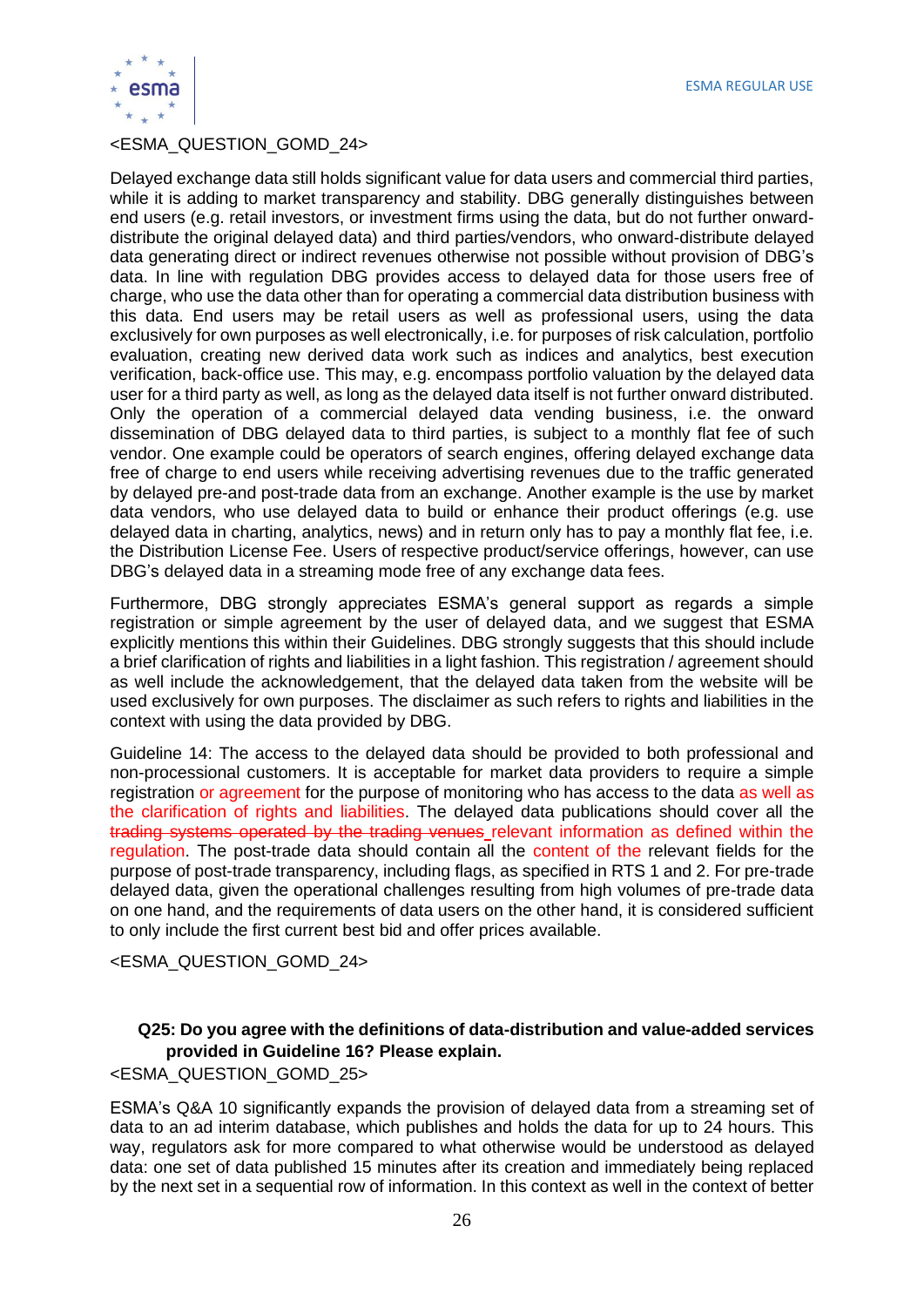

use by end users, we appreciate that at least in the area of pre-trade data ESMA considers adapting the requirements accordingly. We trust that trading venues would be free to change the current delayed data provision compared to ESMA's proposed solution at any time on their discretion, once the guidelines are being implemented. Of course, we understand that this option should only apply in case the trading venue in question does not provide less than the required transparency before the adaption required by the guidelines. In case that was not the case, we kindly ask ESMA to consider that technical adaptions usually require sufficient time for orderly and reliable implementation. Please note that we at least recommend three quarters of a year at minimum to be on the save side. In this context, please see our comments as well to Q23.

Furthermore, high quality data is costly to produce, and valuable for investors but as well for all different users including commercial third parties. This applies of course as well for 15 minutes delayed data. Making data available on DBG's homepage further adds to the cost of producing and disseminating market data. Therefore, delayed data should be free of charge only for end users for the purpose of investor protection, rather than privileging professional business entities building viable market data vending businesses based on such data. The latter would clearly be disproportionate in our view.

"Where a delayed data user publishes delayed data on its website, but does not charge for that access, it should not be considered as data re-distribution for the purpose of this guideline", second paragraph of draft guideline 16. From a legal perspective, we are concerned that this statement allows for a circumvention of the entire regime established by the ESMA Q&As on transparency issues. Q&A 9 b specified that trading venues, APAs and CTP may not impose redistribution fees on redistributors or third parties, unless where redistributors/third parties charge for the distribution of data and or commercialize value-added services created from such data. If a new entity interposes itself between market data vendor and the redistributor resulting in the situation that the market data provider is not entitled any longer to charge for the data if the redistributor also charges its client for the data, but argues that the data was obtained by an independent entity which is interposed between the two, the regime can be circumvented.

In this context, we strongly appreciate ESMA's Q&A 9 allowing trading venues to charge third parties who are using the data for operating a commercial data vending business (e.g. onward dissemination of delayed data in services for commercial benefits of such third parties). We strongly suggest that ESMA maintains the spirit of Q&A 9, or better strengthens it further, by clarifying that delayed data are free of charge for the purpose of investor protection and the avoidance of information asymmetries within the EU while any vending business as lined out above remains fee liable (Distribution License Fee). We would consider that both, direct as well as indirect revenues generated (e.g. the latter by reversed business models such as internet advertising), should be fee liable and miss this conformation in ESMA's suggested guidelines. We therefore suggest complementing the new guidelines accordingly, with the indirect business model.

In the context of the above, and taking note of the recent published ESMA Annual Statistical report on EU securities markets, we would like to express our concern that only trading venues and APAs (as well as CTPs) are being required to publish their market data 15 minutes delayed on their web-site. Taking into consideration that the number of SIs has not only significantly increased since the introduction of MiFID II /MiFIR, but that a significant and persistent amount of trading activities are executed via SIs, we deem it difficult to see a level playing field in the EU as regards the provision of delayed data. In addition, we think that the market has a tremendous interest in 15 minutes delayed market data of SIs because of the significant and persistent amount of trading activities executed on SIs (as outlined in our answer to Q1). Therefore, the MiFID II/MiFIR transparency regime should likewise apply for SIs, thus,